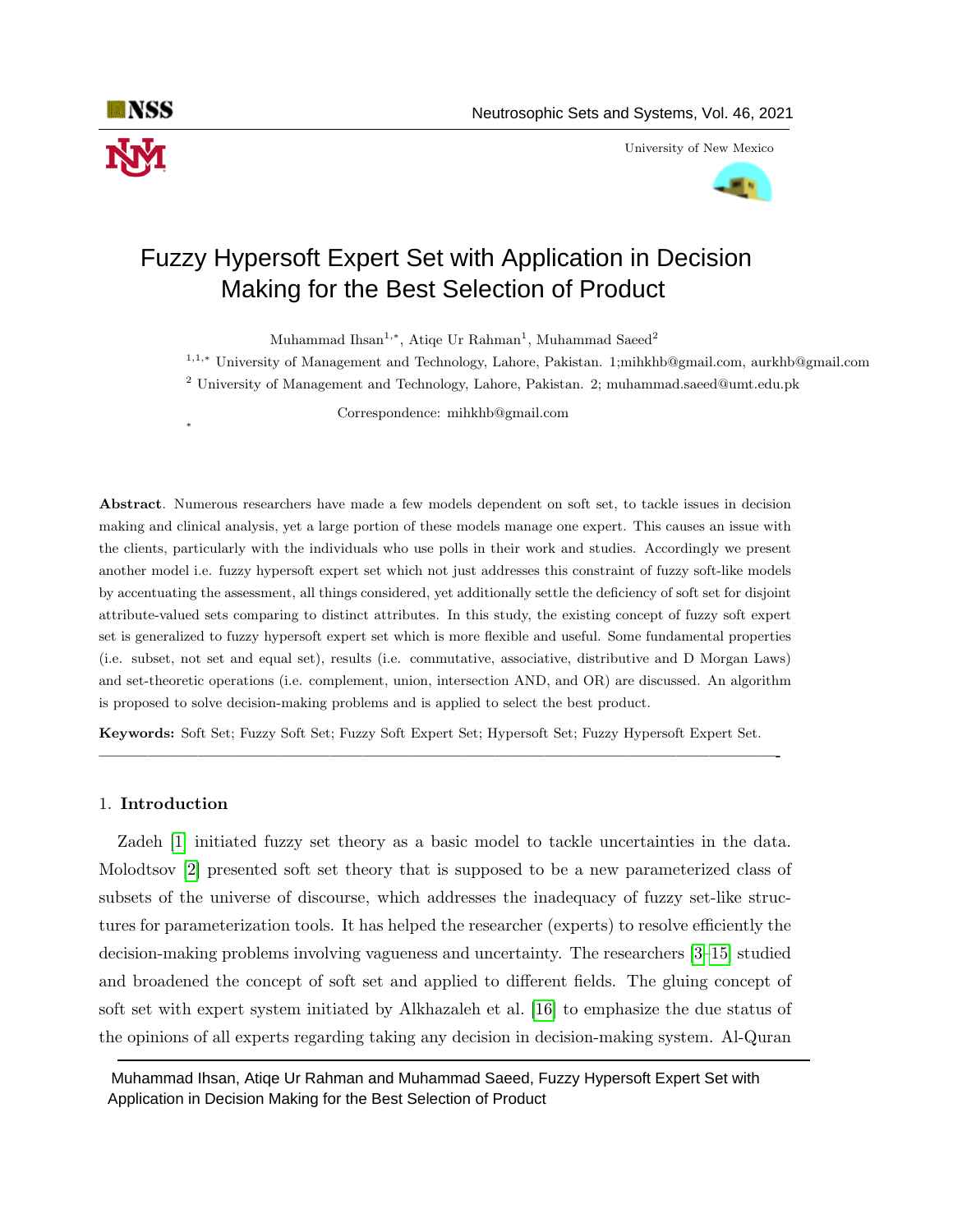et al. [\[17\]](#page-15-2) proposed neutrosophic vague soft expert set theory, Alkhazaleh et al. [\[18\]](#page-15-3) characterized fuzzy soft expert set. and its application. Bashir et al. [\[19,](#page-15-4) [20\]](#page-15-5) presented possibility fuzzy soft expert set and fuzzy parameterized soft expert set. Sahin et al. [\[21\]](#page-15-6) investigated neutrosophic soft expert sets. Alhazaymeh et al. [\[22,](#page-15-7)[23\]](#page-15-8) studied mapping on generalized vague soft expert set and generalized vague soft expert set. Alhazaymeh et al. [\[24\]](#page-15-9) explained the application of generalized vague soft expert set in decision making. Hassan et al. [\[25\]](#page-15-10) reviewed Q-neutrosophic soft expert set and its application in decision making. Ulucay et al. [\[26\]](#page-15-11) studied generalized neutrosophic soft expert set for multiple-criteria decision-making. Al-Qudah et al. [\[27\]](#page-15-12) explained bipolar fuzzy soft expert set and its application in decision making. Al-Qudah et al. [\[28\]](#page-15-13) investigated complex multi-fuzzy soft expert set and its application. Al-Quran et al. [\[29\]](#page-15-14) presented the com-plex neutrosophic soft expert set and its application in decision making. Pramanik et al. [\[30\]](#page-15-15) studied the topsis for single valued neutrosophic soft expert set based multi-attribute decision making problems. Abu Qamar et al. [\[31\]](#page-16-0) investigated the generalized Q-neutrosophic soft ex-pert set for decision under uncertainty. Adam et al. [\[32\]](#page-16-1) characterized the multi Q-fuzzy soft expert set and its application. Ulucay et al. [\[33\]](#page-16-2) presented the time-neutrosophic soft expert sets and its decision making problem. Al-Quran et al. [\[34\]](#page-16-3) studied fuzzy parameterised single valued neutrosophic soft expert set theory and its application in decision making. Hazaymeh et al. [\[35\]](#page-16-4) researched generalized fuzzy soft expert set.

There are many real life scenarios when we are to deal with disjoint attribute-valued set for distinct attributes. In 2018, Smarandache [\[36\]](#page-16-5) addressed this inadequacy of soft with the development of new structure hypersoft set by replacing single attribute-valued function to multi-attribute valued function. In 2020, Saeed et al. [\[37,](#page-16-6) [38\]](#page-16-7) extended the concept and discussed the fundamentals of hypersoft set such as hypersoft subset, complement, not hypersoft set, aggregation operators along with hypersoft set relation, sub relation,complement relation, function, matrices and operations on hypersoft matrices. In the same year, Mujahid et al. [\[39\]](#page-16-8) discussed hypersoft points in different fuzzy-like environments. In 2020, Rahman et al. [\[40\]](#page-16-9) defined complex hypersoft set and developed the hybrids of hypersoft set with complex fuzzy set, complex intuitionistic fuzzy set and complex neutrosophic set respectively. They also discussed their fundamentals i.e. subset, equal sets, null set, absolute set etc. and theoretic operations i.e. complement, union, intersection etc. In 2020, Rahman et al. [\[41\]](#page-16-10) conceptualized convexity cum concavity on hypersoft set and presented its pictorial versions with illustrative examples. Recently the researchers [\[42–](#page-16-11)[49\]](#page-17-1) investigated on the theory of hypersoft set and developed certain its hybrids with discussion and applications in decision making.

Dealing with disjoint attribute-valued sets is of great importance and it is vital for sensible decisions in decision-making techniques. Results will be varied and be considered inclined and odd on ignoring such kind of sets. Therefore, it is the need of the literature to adequate

Muhammad Ihsan, Atiqe Ur Rahman and Muhammad Saeed, Fuzzy Hypersoft Expert Set with Application in Decision Making for the Best Selection of Product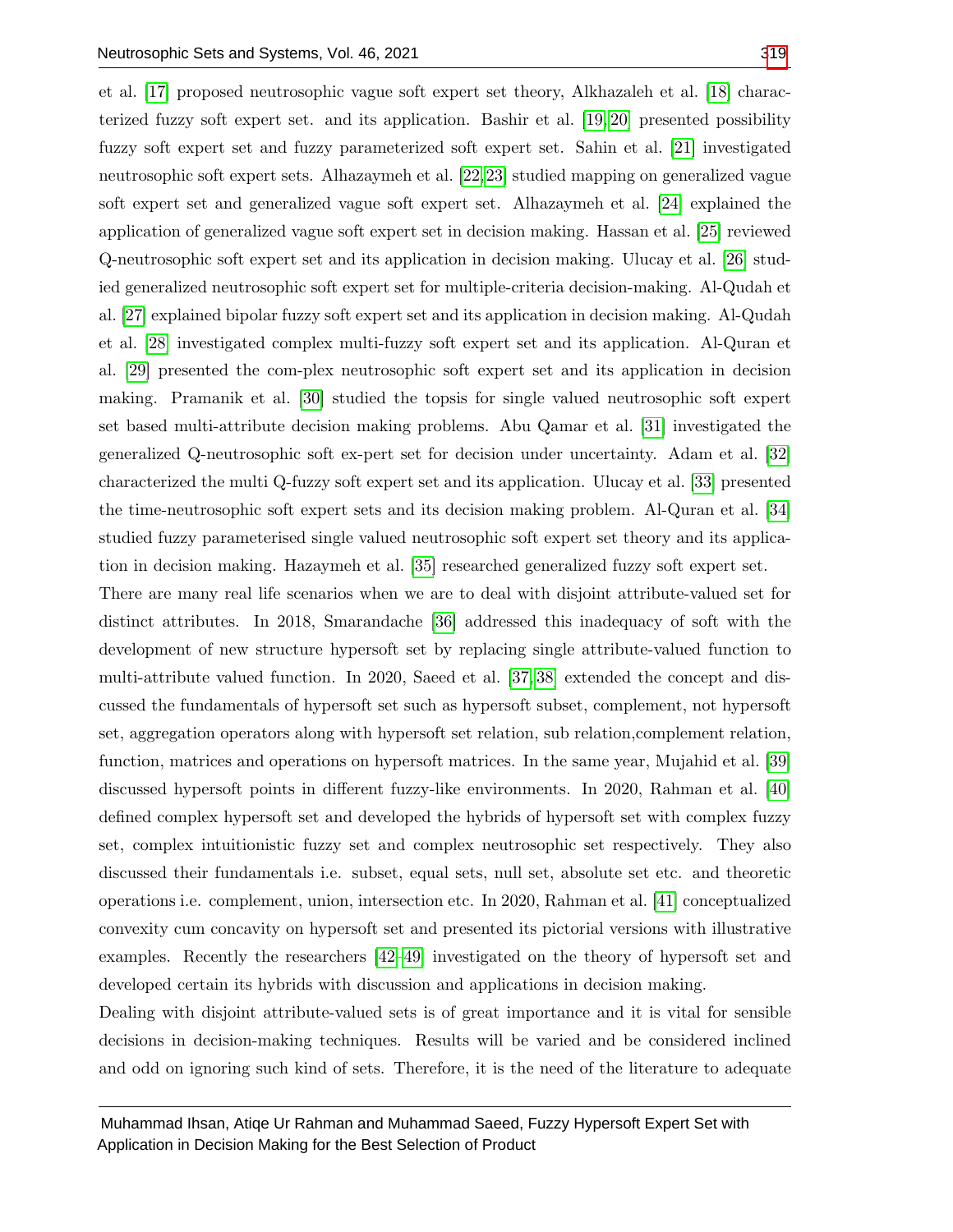the exiting literature of soft and expert set for multi-attribute function. Having motivation from [\[10\]](#page-15-16)- [\[19\]](#page-15-4), new notions of fuzzy hypersoft expert set are developed and an application is discussed in decision making through a proposed method. The pattern of rest of the paper is: section 2 reviews the notions of soft sets, fuzzy soft set, fuzzy soft expert set, hypersoft set and relevant definitions used in the proposed work. Section 3, presents notions of fuzzy hypersoft expert set with properties. Section 4, demonstrates an application of this concept in a decision-making problem. Section 5, concludes the paper.

## 1.1. Motivation

The novelty of fuzzy hypersoft expert set (FHSE-set) is as:

- It is the extension of soft set, fuzzy soft set, soft expert set and fuzzy soft expert set,
- It tackles all the hindrances of soft set, fuzzy soft set, soft expert set and fuzzy soft expert set for dealing with further partitions of attributes into attribute-valued sets,
- It facilitates the decision-makers to have decisions for uncertain scenarios without encountering with any inclined situation.

#### 2. Preliminaries

In this section, some basic definitions and terms regarding the main study, are presented from the literature.

# Definition 2.1. [\[1\]](#page-14-0)

Let  $P(\Omega)$  denote power set of  $\Omega$ (universe of discourse) and F be a collection of parameters defining  $\Omega$ . A *soft set* M is defined by mapping

$$
\Psi: F \to P(\Omega)
$$

**Definition 2.2.** [\[3\]](#page-14-2) Suppose  $\Omega$  be a set of universe, while F is a set of parameters. Here  $I^{\Omega}$ represents the power set of all fuzzy subsets of  $Ω$ . Let  $C \subseteq F$ . A pair  $(R, F)$  is called a fuzzy soft set with R is a mapping given by

$$
R:C\to I^{\Omega}
$$

## Definition 2.3. [\[4\]](#page-14-3)

The union of two soft sets  $(\Psi_1, A_1)$  and  $(\Psi_2, A_2)$  over  $\Omega$  is the soft set  $(\Psi_3, A_3)$ ;  $A_3 \doteq A_1 \cup A_2$ , and  $\forall \xi \in A_3$ ,

$$
\Psi_3(\xi) = \begin{cases}\n\Psi_1(\xi) & ; \xi \in A_1 - A_2 \\
\Psi_2(\xi) & ; \xi \in A_2 - A_1 \\
\Psi_1(\xi) \cup \Psi_2(\xi) & ; \xi \in A_1 \cap A_2\n\end{cases}
$$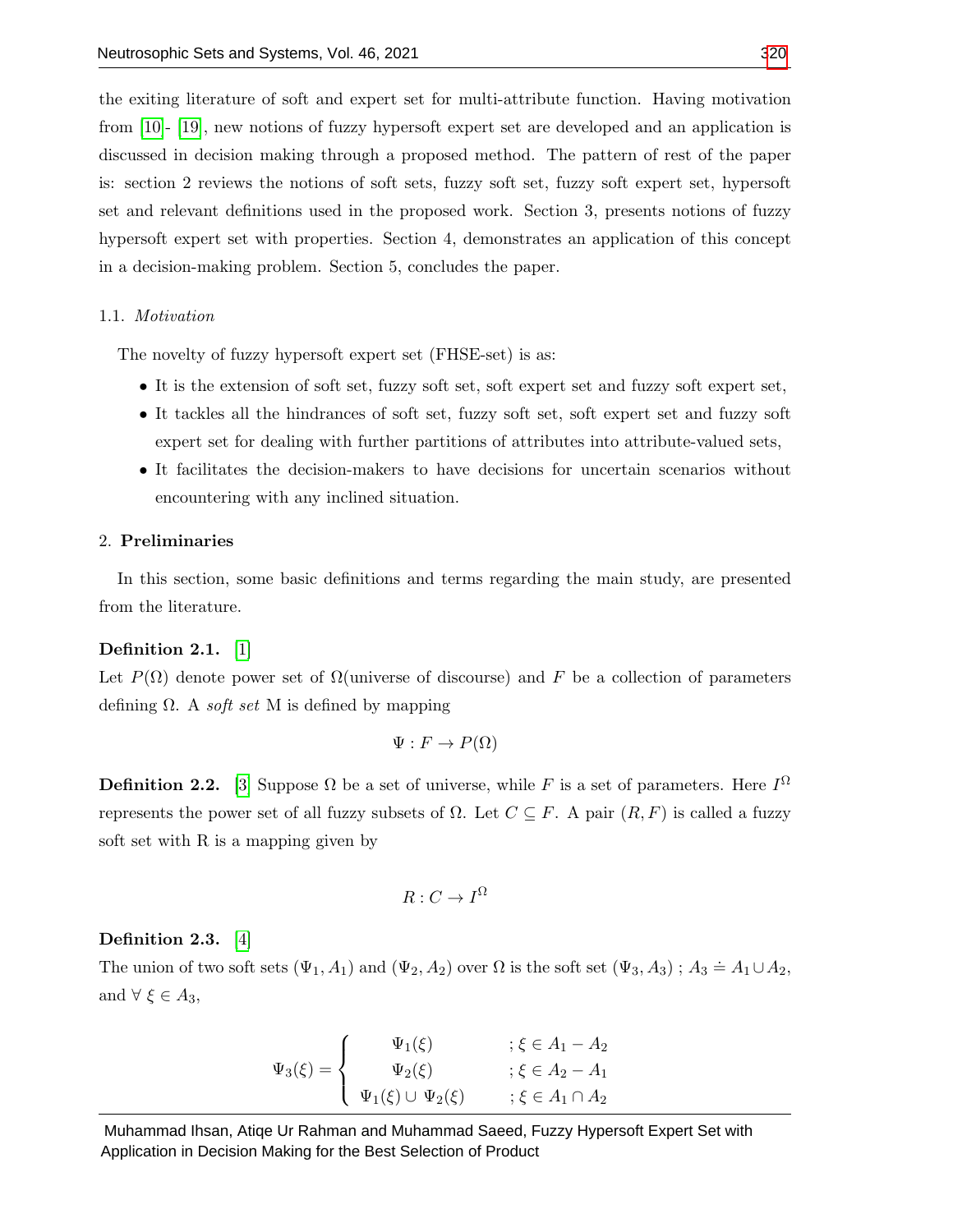## Definition 2.4. [\[15\]](#page-15-0)

The extended intersection of two soft sets  $(\Psi_1, A_1)$  and  $(\Psi_2, A_2)$  with  $\Omega$  is the soft set  $(\Psi_3, A_3)$ while  $A_3 \doteq A_1 \cup A_2$ , ;  $\xi \in A_3$ ,

$$
\Psi_3(\xi) = \begin{cases}\n\Psi_1(\xi) & ; \xi \in A_1 - A_2 \\
\Psi_2(\xi) & ; \xi \in A_2 - A_1 \\
\Psi_1(\xi) \cup \Psi_2(\xi) & ; \xi \in A_1 \cap A_2\n\end{cases}
$$

#### Definition 2.5. [\[16\]](#page-15-1)

Assume that Y be a set of specialists (operators) and  $\ddot{O}$  be a set of conclusions,  $T = F \times Y \times \ddot{O}$ with  $S \subseteq T$  where  $\Omega$  denotes the universe, F a set of parameters. A pair $(\Phi, S)$  is known as a soft expert set over  $\Omega$ , where H is a mapping given by

$$
\Phi: S \to P(\Omega)
$$

Definition 2.6. [\[16\]](#page-15-1)

A  $(\Phi_1, S) \subseteq (\Phi_2, P)$  over  $\Omega$ , if

(i)  $S \subseteq P$ ,

(ii)  $\forall \alpha \in S, \Phi_1(\alpha) \subseteq \Phi_2(\alpha)$ .

While  $(\Phi_2, P)$  is known as a *soft expert superset* of  $(\Phi_1, S)$ .

**Definition 2.7.** [\[18\]](#page-15-3) A pair  $(H, C)$  is called a fuzzy soft expert set over  $\Omega$  where F is a mapping given by

$$
H:C\to I^{\Omega}
$$

where  $I^{\Omega}$  the set of all fuzzy subsets of  $\Omega$ .

## Definition 2.8. [\[36\]](#page-16-5)

Let  $h_1, h_2, h_3, \ldots, h_m$ , for  $m \geq 1$ , be m distinct attributes, whose corresponding attribute values are respectively the sets  $H_1, H_2, H_3, \ldots, H_m$ , with  $H_i \cap H_j = \emptyset$ , for  $i \neq j$ , and  $i, j \in$  ${1, 2, 3, ..., m}$ . Then the pair  $(\Psi, G)$ , where  $G = H_1 \times H_2 \times H_3 \times \dots \times H_m$  and  $\Psi : G \to P(\Omega)$ is called a *hypersoft Set* over  $\Omega$ .

## Definition 2.9. [\[38\]](#page-16-7)

Let  $\Gamma_1, \Gamma_2, \Gamma_3, \dots \Gamma_m$  be disjoint attribute-valued sets for m distinct attributes. A pair  $(\Phi, \Gamma)$ is called fuzzy hypersoft set over  $\Omega$  with  $\Gamma$  is the cartesian product of  $\Gamma_i$ ,  $i = 1, 2, ..., m$ , and  $\Phi : \Gamma \to P(\Omega)$ . In general,  $\Phi(\alpha) = \{(x, \Phi(\alpha))(x)/x \in \Omega\}; \alpha \in \Gamma$ . Here  $P(\Omega)$  is the collection of all fuzzy sets.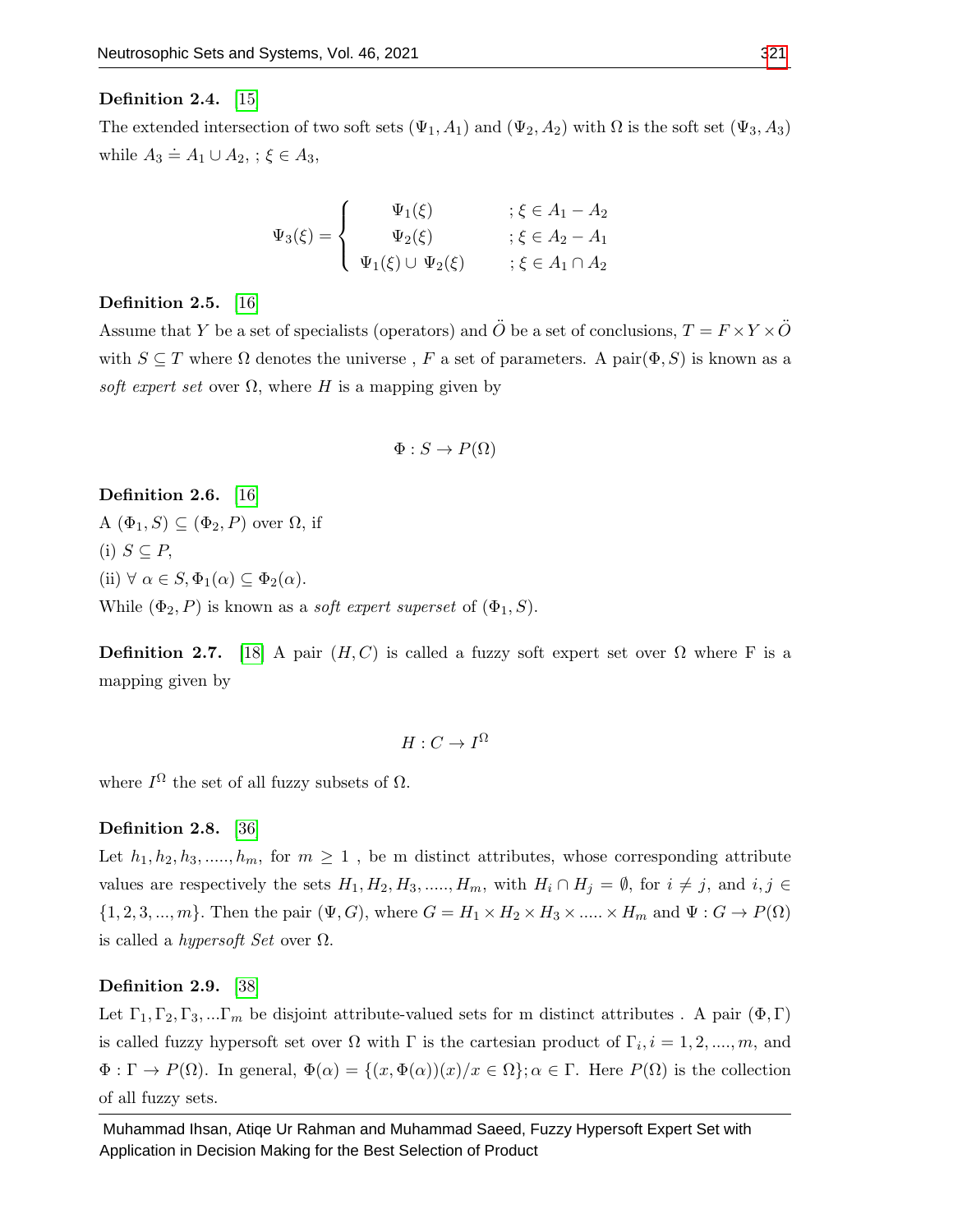## 3. Fuzzy Hypersoft Expert set (FHSE-Set)

<span id="page-4-1"></span>Definition 3.1. Fuzzy Hypersoft Expert set (FHSE-Set)

A pair $(\xi, \mathbb{S})$  is known as a *fuzzy hypersoft expert set* over  $\prod$ , where

$$
\xi:\mathbb{S}\to I^{\coprod}
$$

where

- $I^{\text{II}}$  is collection of all fuzzy subsets of  $\text{II}$
- $\mathbb{S} \subseteq \mathcal{H} = \mathcal{G} \times \mathcal{D} \times \mathbb{C}$
- $G = G_1 \times G_2 \times G_3 \times \ldots \times G_p$  where  $G_i$  are disjoint attributive-valued sets corresponding to distinct attributes  $g_i$ ,  $i = 1, 2, 3, ..., p$
- D be a set of specialists (operators)
- C be a set of conclusions.

For simplicity,  $\mathbb{C} = \{0 = disagree, 1 = agree\}.$ 

<span id="page-4-0"></span>Example 3.2. Suppose that a multi-national company aims to proceed the valuation of certain specialists about its certain products. Let  $\prod = \{m_1, m_2, m_3, m_4\}$  be a set of products and

 $\mathcal{G}_1 = \{q_{11}, q_{12}\}\$ 

 $\mathcal{G}_2 = \{q_{21}, q_{22}\}\$ 

 $\mathcal{G}_3 = \{q_{31}, q_{32}\}\$ 

be disjoint attributive sets for distinct attributes  $q_1 =$  simple to utilize,  $q_2 =$  nature,  $q_3 =$  modest. Now

$$
G = G_1 \times G_2 \times G_3
$$
  
\n
$$
G = \begin{cases} \mu_1 = (q_{11}, q_{21}, q_{31}), \mu_2 = (q_{11}, q_{21}, q_{32}), \mu_3 = (q_{11}, q_{22}, q_{31}), \mu_4 = (q_{11}, q_{22}, q_{32}), \\ \mu_5 = (q_{12}, q_{21}, q_{31}), \mu_6 = (q_{12}, q_{21}, q_{32}), \mu_7 = (q_{12}, q_{22}, q_{31}), \mu_8 = (q_{12}, q_{22}, q_{32}) \end{cases}
$$

Now  $\mathcal{H} = \mathcal{G} \times \mathcal{D} \times \mathbb{C}$ 

$$
\mathcal{H} = \begin{cases}\n(\mu_1, s, 0), (\mu_1, s, 1), (\mu_1, t, 0), (\mu_1, t, 1), (\mu_1, u, 0), (\mu_1, u, 1), \\
(\mu_2, s, 0), (\mu_2, s, 1), (\mu_2, t, 0), (\mu_2, t, 1), (\mu_2, u, 0), (\mu_2, u, 1), \\
(\mu_3, s, 0), (\mu_3, s, 1), (\mu_3, t, 0), (\mu_3, t, 1), (\mu_3, u, 0), (\mu_3, u, 1), \\
(\mu_4, s, 0), (\mu_4, s, 1), (\mu_4, t, 0), (\mu_4, t, 1), (\mu_4, u, 0), (\mu_4, u, 1), \\
(\mu_5, s, 0), (\mu_5, s, 1), (\mu_5, t, 0), (\mu_5, t, 1), (\mu_5, u, 0), (\mu_5, u, 1), \\
(\mu_6, s, 0), (\mu_6, s, 1), (\mu_6, t, 0), (\mu_6, t, 1), (\mu_6, u, 0), (\mu_6, u, 1), \\
(\mu_8, s, 0), (\mu_8, s, 1), (\mu_8, t, 0), (\mu_8, t, 1), (\mu_8, u, 0), (\mu_8, u, 1)\n\end{cases}
$$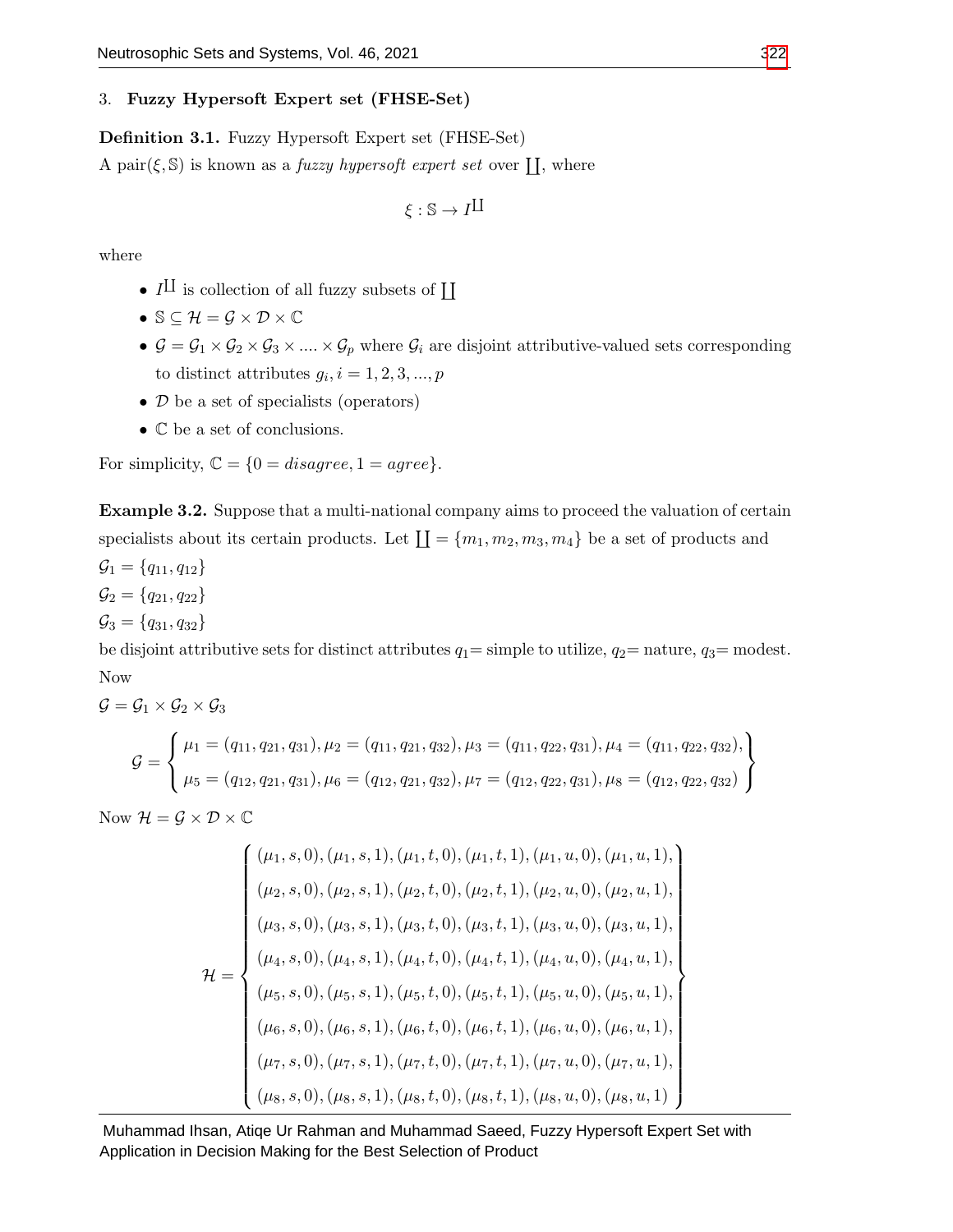$$
\mathbb{S} = \left\{ \begin{aligned} & (\mu_1, s, 0), (\mu_1, s, 1), (\mu_1, t, 0), (\mu_1, t, 1), (\mu_1, u, 0), (\mu_1, u, 1), \\ & (\mu_2, s, 0), (\mu_2, s, 1), (\mu_2, t, 0), (\mu_2, t, 1), (\mu_2, u, 0), (\mu_2, u, 1) \\ & (\mu_3, s, 0), (\mu_3, s, 1), (\mu_3, t, 0), (\mu_3, t, 1), (\mu_3, u, 0), (\mu_3, u, 1), \end{aligned} \right\}
$$

be a subset of H and  $\mathcal{D} = \{s, t, u, \}$  be a set of specialists.

Following survey depicts choices of three specialists:

$$
\xi_1 = \xi(\mu_1, s, 1) = \begin{Bmatrix} \frac{m_1}{0.2}, \frac{m_2}{0.7}, \frac{m_3}{0.5}, \frac{m_4}{0.1} \end{Bmatrix},
$$
\n
$$
\xi_2 = \xi(\mu_1, t, 1) = \begin{Bmatrix} \frac{m_1}{0.4}, \frac{m_2}{0.8}, \frac{m_3}{0.4}, \frac{m_4}{0.2} \end{Bmatrix},
$$
\n
$$
\xi_3 = \xi(\mu_1, u, 1) = \begin{Bmatrix} \frac{m_1}{0.7}, \frac{m_2}{0.5}, \frac{m_3}{0.6}, \frac{m_4}{0.3} \end{Bmatrix},
$$
\n
$$
\xi_4 = \xi(\mu_2, s, 1) = \begin{Bmatrix} \frac{m_1}{0.5}, \frac{m_2}{0.3}, \frac{m_3}{0.4}, \frac{m_4}{0.7}, \frac{m_5}{0.3} \end{Bmatrix},
$$
\n
$$
\xi_5 = \xi(\mu_2, t, 1) = \begin{Bmatrix} \frac{m_1}{0.4}, \frac{m_2}{0.8}, \frac{m_3}{0.3}, \frac{m_4}{0.2} \end{Bmatrix},
$$
\n
$$
\xi_6 = \xi(\mu_2, u, 1) = \begin{Bmatrix} \frac{m_1}{0.5}, \frac{m_2}{0.3}, \frac{m_3}{0.6}, \frac{m_4}{0.8} \end{Bmatrix},
$$
\n
$$
\xi_7 = \xi(\mu_3, s, 1) = \begin{Bmatrix} \frac{m_1}{0.2}, \frac{m_2}{0.9}, \frac{m_3}{0.4}, \frac{m_4}{0.5} \end{Bmatrix},
$$
\n
$$
\xi_8 = \xi(\mu_3, t, 1) = \begin{Bmatrix} \frac{m_1}{0.1}, \frac{m_2}{0.2}, \frac{m_3}{0.3}, \frac{m_4}{0.2} \end{Bmatrix},
$$
\n
$$
\xi_{10} = \xi(\mu_1, s, 0) = \begin{Bmatrix} \frac{m_1}{0.3}, \frac{m_2}{0.2}, \frac{m_3}{0.4}, \frac{m_4}{0.1} \end{Bmatrix},
$$
\n<math display="block</math>

The fuzzy soft expert set can be described as

$$
\left\{\n\begin{array}{l}\n\left(\n(\mu_1, s, 1), \{\frac{m_1}{0.2}, \frac{m_2}{0.7}, \frac{m_3}{0.5}, \frac{m_4}{0.1}\}\n\right), \left(\n(\mu_1, t, 1), \{\frac{m_1}{0.4}, \frac{m_2}{0.8}, \frac{m_3}{0.4}, \frac{m_4}{0.2}\}\n\right), \\
\left(\n(\mu_1, u, 1), \{\frac{m_1}{0.7}, \frac{m_2}{0.5}, \frac{m_3}{0.6}, \frac{m_4}{0.3}\}\n\right), \left(\n(\mu_2, s, 1), \{\frac{m_1}{0.9}, \frac{m_2}{0.7}, \frac{m_3}{0.3}\}\n\right), \\
\left(\n(\mu_2, t, 1), \{\frac{m_1}{0.4}, \frac{m_2}{0.8}, \frac{m_3}{0.3}, \frac{m_4}{0.2}\}\n\right), \left(\n(\mu_2, u, 1), \{\frac{m_1}{0.5}, \frac{m_2}{0.3}, \frac{m_3}{0.6}, \frac{m_4}{0.8}\}\n\right), \\
\left(\n(\mu_3, s, 1), \{\frac{m_1}{0.2}, \frac{m_2}{0.9}, \frac{m_3}{0.4}, \frac{m_4}{0.5}\}\n\right), \left(\n(\mu_3, t, 1), \{\frac{m_1}{0.4}, \frac{m_2}{0.6}, \frac{m_3}{0.7}, \frac{m_4}{0.9}\}\n\right), \\
\left(\n(\mu_1, t, 0), \{\frac{m_1}{0.1}, \frac{m_2}{0.2}, \frac{m_3}{0.6}, \frac{m_4}{0.2}\}\n\right), \left(\n(\mu_1, u, 0), \{\frac{m_1}{0.2}, \frac{m_2}{0.1}, \frac{m_3}{0.3}, \frac{m_4}{0.5}\}\n\right), \\
\left(\n(\mu_2, s, 0), \{\frac{m_1}{0.8}, \frac{m_2}{0.3}, \frac{m_3}{0.5}, \frac{m_4}{0.7}\}\n\right), \left(\n(\mu_2, t, 0), \{\frac{m_1}{0.7}, \frac{m_2}{0.2}, \frac{m_3}{0.9}, \
$$

Definition 3.3. Fuzzy Hypersoft Expert subset

A hypersoft expert set  $(\xi_1, \mathbb{S})$  is said to be fuzzy hypersoft expert subset of  $(\xi_2, R)$  over  $\coprod$ , if (i)  $\mathbb{S} \subseteq R$ ,

(ii) 
$$
\forall \alpha \in \mathbb{S}, \xi_1(\alpha) \subseteq \xi_2(\alpha)
$$
.

and denoted by  $(\xi_1, \mathbb{S}) \subseteq (\xi_2, R)$ . Similarly  $(\xi_2, R)$  is said to be fuzzy hypersoft expert superset of  $(\xi_1, \mathbb{S})$ .

Example 3.4. Considering Example [3.2,](#page-4-0) Suppose

$$
A_1 = \left\{ (\mu_1, s, 1), (\mu_3, s, 0), (\mu_1, t, 1), (\mu_3, t, 1), (\mu_3, t, 0), (\mu_1, u, 0), (\mu_3, u, 1) \right\}
$$
  

$$
A_2 = \left\{ (\mu_1, s, 1), (\mu_3, s, 0), (\mu_3, s, 1), (\mu_1, t, 1), (\mu_3, t, 1), (\mu_1, t, 0), (\mu_3, t, 0), (\mu_1, u, 0), (\mu_3, u, 1), (\mu_1, u, 1) \right\}
$$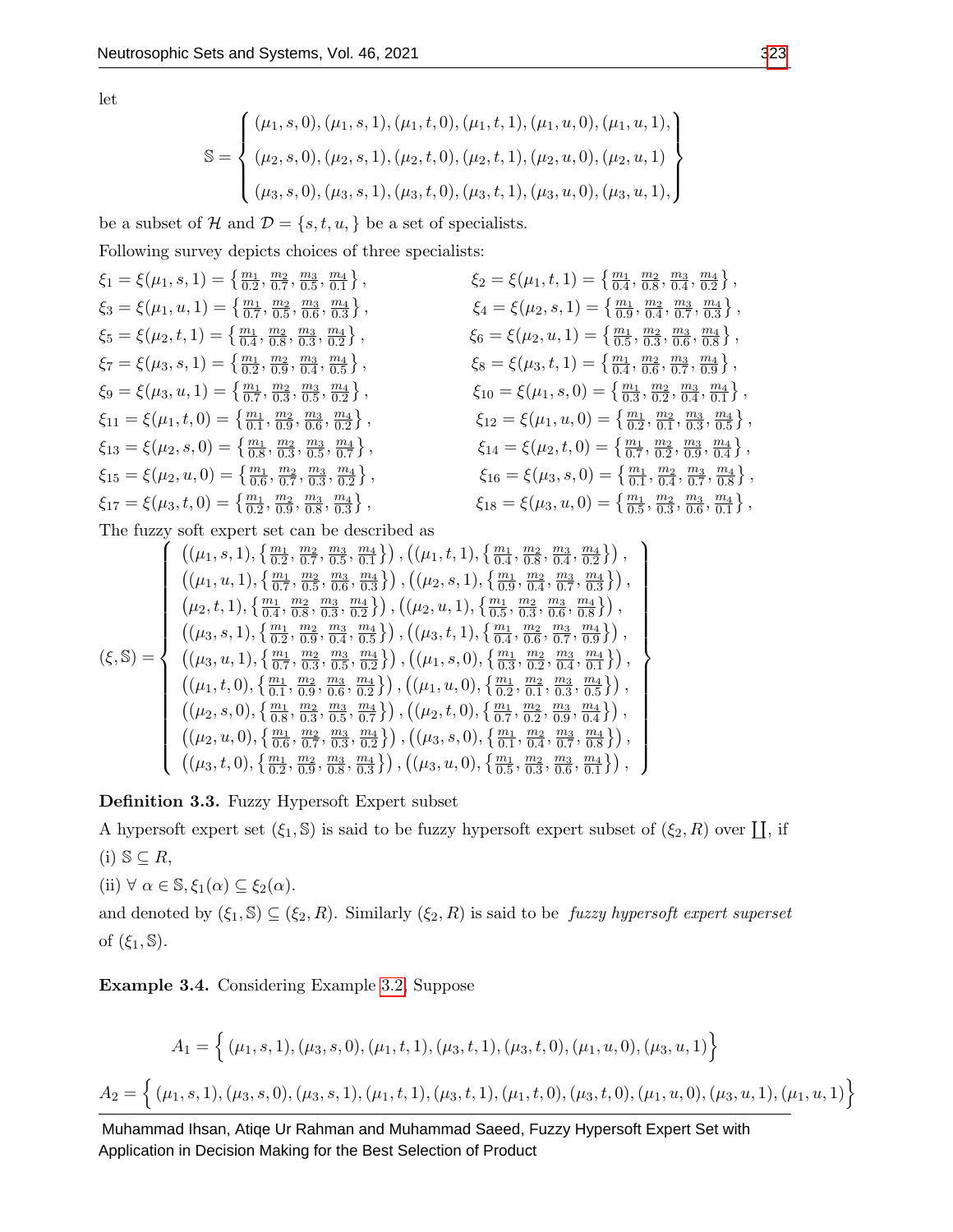It is clear that 
$$
A_1 \,\subset A_2
$$
. Suppose  $(\xi_1, A_1)$  and  $(\xi_2, A_2)$  be defined as following  
\n
$$
(\xi_1, A_1) = \begin{cases}\n((\mu_1, s, 1), \{\frac{m_1}{0.1}, \frac{m_2}{0.6}, \frac{m_3}{0.4}, \frac{m_4}{0.1}\}), ((\mu_1, t, 1), \{\frac{m_1}{0.3}, \frac{m_2}{0.6}, \frac{m_3}{0.2}, \frac{m_4}{0.1}\}), \\
((\mu_3, t, 1), \{\frac{m_1}{0.2}, \frac{m_2}{0.5}, \frac{m_3}{0.8}, \frac{m_4}{0.8}\}), ((\mu_3, u, 1), \{\frac{m_1}{0.6}, \frac{m_2}{0.2}, \frac{m_3}{0.4}, \frac{m_4}{0.1}\}), \\
((\mu_1, u, 0), \{\frac{m_1}{0.1}, \frac{m_2}{0.2}, \frac{m_3}{0.4}, \frac{m_4}{0.2}\}), ((\mu_3, s, 0), \{\frac{m_1}{0.1}, \frac{m_2}{0.3}, \frac{m_3}{0.6}, \frac{m_4}{0.7}\}), \\
((\mu_3, t, 0), \{\frac{m_1}{0.1}, \frac{m_2}{0.2}, \frac{m_3}{0.5}, \frac{m_4}{0.1}\}), ((\mu_1, t, 1), \{\frac{m_1}{0.4}, \frac{m_2}{0.8}, \frac{m_3}{0.4}, \frac{m_4}{0.2}\}), \\
((\mu_3, s, 1), \{\frac{m_1}{0.2}, \frac{m_2}{0.9}, \frac{m_3}{0.4}, \frac{m_4}{0.5}\}), ((\mu_3, t, 1), \{\frac{m_1}{0.4}, \frac{m_2}{0.8}, \frac{m_3}{0.7}, \frac{m_4}{0.9}\}), \\
((\mu_1, u, 1), \{\frac{m_1}{0.7}, \frac{m_2}{0.5}, \frac{m_3}{0.6}, \frac{m_4}{0.3}\}), ((\mu_3, u, 1), \{\frac{m_1}{0.7}, \frac{m_2}{0.3}, \frac{m_4}{0.5}\}), \\
((\mu_1, u,
$$

which implies that  $(\zeta_1, A_1) \subseteq (\zeta_2, A_2)$ .

**Definition 3.5.** Two fuzzy hypersoft expert sets  $(\xi_1, A_1)$  and  $(\xi_2, A_2)$  over  $\coprod$  are said to be equal if  $(\xi_1, A_1)$  is a hypersoft expert subset of  $(\xi_2, A_2)$  and  $(\xi_2, A_2)$  is a fuzzy hypersoft expert subset of  $(\xi_1, A_1)$ .

**Definition 3.6.** Let  $\mathcal{G}$  be a set as defined in definition [3.1](#page-4-1) and  $\mathcal{D}$ , a set of experts. The NOT set of  $\mathcal{H} = \mathcal{G} \times \mathcal{D} \times \mathbb{C}$  denoted by  $\sim \mathcal{H}$ , is defined by  $\sim \mathcal{T} = \{ (\sim g_i, d_j, c_k) \forall i, j, k \}$  where  $\sim g_i$ is not  $g_i$ .

**Definition 3.7.** The complement of a fuzzy hypersoft expert set  $(\xi, \mathbb{S})$ , denoted by  $(\xi, \mathbb{S})^c$ , is defined by  $(\xi, \mathbb{S})^c = (\xi^c, \sim \mathbb{S})$  while  $\xi^c : \sim \mathbb{S} \to P(\coprod)$  is a mapping given by  $\xi^c(\beta) = \coprod -\xi(\sim \beta)$ , where  $\beta \in \sim \mathbb{S}$ .

**Example 3.8.** Taking complement of fuzzy hypersoft expert set determined in [3.2,](#page-4-0) we have

$$
\left\{\n\begin{array}{l}\n\left((\sim \mu_{1}, s, 1), \{\frac{m_{1}}{0.8}, \frac{m_{2}}{0.3}, \frac{m_{3}}{0.5}, \frac{m_{4}}{0.9}\}\right), \left((\sim \mu_{1}, t, 1), \{\frac{m_{1}}{0.6}, \frac{m_{2}}{0.2}, \frac{m_{3}}{0.6}, \frac{m_{4}}{0.8}\}\right), \\
\left((\sim \mu_{1}, u, 1), \{\frac{m_{1}}{0.3}, \frac{m_{2}}{0.5}, \frac{m_{3}}{0.4}, \frac{m_{4}}{0.7}\}\right), \left((\sim \mu_{3}, s, 1), \{\frac{m_{1}}{0.8}, \frac{m_{2}}{0.1}, \frac{m_{2}}{0.6}, \frac{m_{4}}{0.5}\}\right), \\
\left((\sim \mu_{3}, t, 1), \{\frac{m_{1}}{0.6}, \frac{m_{2}}{0.4}, \frac{m_{3}}{0.3}, \frac{m_{4}}{0.1}\}\right), \left((\sim \mu_{3}, u, 1), \{\frac{m_{1}}{0.3}, \frac{m_{2}}{0.7}, \frac{m_{3}}{0.5}, \frac{m_{4}}{0.8}\}\right), \\
\left((\sim \mu_{2}, s, 1), \{\frac{m_{1}}{0.1}, \frac{m_{2}}{0.6}, \frac{m_{3}}{0.3}, \frac{m_{4}}{0.7}\}\right), \left((\sim \mu_{2}, t, 1), \{\frac{m_{1}}{0.6}, \frac{m_{2}}{0.2}, \frac{m_{3}}{0.7}, \frac{m_{4}}{0.8}\}\right), \\
\left((\sim \mu_{2}, u, 1), \{\frac{m_{1}}{0.5}, \frac{m_{2}}{0.1}, \frac{m_{3}}{0.4}, \frac{m_{4}}{0.1}\}\right), \left((\sim \mu_{1}, s, 0), \{\frac{m_{1}}{0.7}, \frac{m_{2}}{0.3}, \frac{m_{4}}{0.8}\}\right), \\
\left((\sim \mu_{1}, t, 0), \{\frac{m_{1}}{0.9}, \frac{m_{2}}{0.6}, \frac{m_{3}}{0.3}, \frac{m_{4}}{0.1}\}\right), \left((\sim \mu_{1}, u, 0), \{\
$$

**Definition 3.9.** An agree-fuzzy hypersoft expert set  $(\xi, \mathbb{S})_{ag}$  over  $\prod$ , is a fuzzy hypersoft expert subset of  $(\xi,\mathbb{S})$  and is characterized as  $(\xi, \mathbb{S})_{ag} = {\xi_{ag}(\beta) : \beta \in G \times D \times \{1\}}.$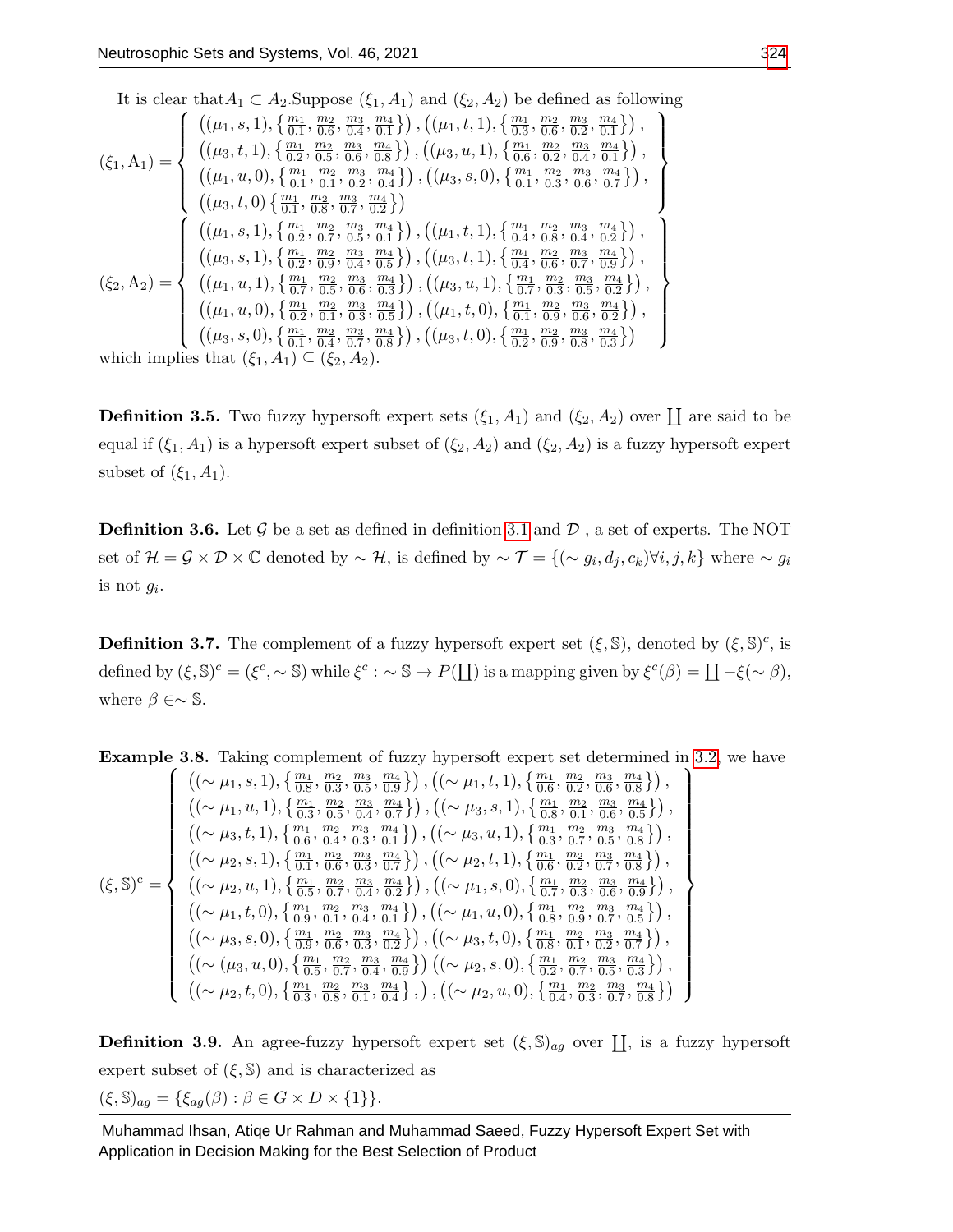Example 3.10. Finding agree-fuzzy hypersoft expert set determined in [3.2,](#page-4-0) we get

 $(\xi, \mathbb{S}) =$  $\sqrt{ }$  $\int$  $\overline{\mathcal{L}}$  $((\mu_1, s, 1), \{\frac{m_1}{0.2}, \frac{m_2}{0.7}, \frac{m_3}{0.5}, \frac{m_4}{0.1}\})$ ,  $((\mu_1, t, 1), \{\frac{m_1}{0.4}, \frac{m_2}{0.8}, \frac{m_3}{0.4}, \frac{m_4}{0.2}\})$ ,  $((\mu_1, u, 1), \{\frac{m_1}{0.7}, \frac{m_2}{0.5}, \frac{m_3}{0.6}, \frac{m_4}{0.3}\})$ ,  $((\mu_3, s, 1), \{\frac{m_1}{0.2}, \frac{m_2}{0.9}, \frac{m_3}{0.4}, \frac{m_4}{0.5}\})$ ,  $\big((\mu_3,t,1),\{\frac{m_1}{0.4},\frac{m_2}{0.6},\frac{m_3}{0.7},\frac{m_4}{0.9}\}\big)$  ,  $\big((\mu_3,u,1),\{\frac{m_1}{0.7},\frac{m_2}{0.3},\frac{m_3}{0.5},\frac{m_4}{0.2}\}\big)$ ,  $((\mu_2,s,1),\{\frac{m_1}{0.9},\frac{m_2}{0.4},\frac{m_3}{0.7},\frac{m_4}{0.3}\})$ ,  $((\mu_2,u,1),\{\frac{m_1}{0.5},\frac{m_2}{0.3},\frac{m_3}{0.6},\frac{m_4}{0.8}\})$  $\mathcal{L}$  $\overline{\mathcal{L}}$  $\int$ 

**Definition 3.11.** A disagree- fuzzy hypersoft expert set  $(\xi, \mathbb{S})_{dag}$  over  $\prod$ , is a fuzzy hypersoft expert subset of  $(\xi, \mathbb{S})$  and is characterized as  $(\xi, \mathbb{S})_{dag} = {\xi_{dag}(\beta) : \beta \in \mathbb{G} \times \mathcal{D} \times \{0\}}.$ 

Example 3.12. Getting disagree-fuzzy hypersoft expert set determined in [3.2,](#page-4-0)

$$
(\xi, \mathbb{S}) = \left\{ \begin{array}{l} \left( (\mu_1, s, 0), \left\{ \frac{m_1}{0.3}, \frac{m_2}{0.2}, \frac{m_3}{0.4}, \frac{m_4}{0.1} \right\} \right), \left( (\mu_1, t, 0), \left\{ \frac{m_1}{0.1}, \frac{m_2}{0.9}, \frac{m_3}{0.6}, \frac{m_4}{0.2} \right\} \right), \\ \left( (\mu_1, u, 0), \left\{ \frac{m_1}{0.2}, \frac{m_2}{0.1}, \frac{m_3}{0.3}, \frac{m_4}{0.5} \right\} \right), \left( (\mu_3, s, 0), \left\{ \frac{m_1}{0.1}, \frac{m_2}{0.4}, \frac{m_3}{0.7}, \frac{m_4}{0.8} \right\} \right), \\ \left( (\mu_3, t, 0), \left\{ \frac{m_1}{0.2}, \frac{m_2}{0.9}, \frac{m_3}{0.8}, \frac{m_4}{0.3} \right\} \right), \left( (\mu_3, u, 0), \left\{ \frac{m_1}{0.5}, \frac{m_2}{0.3}, \frac{m_3}{0.6}, \frac{m_1}{0.1} \right\} \right) \\ \left( (\mu_2, s, 0), \left\{ \frac{m_1}{0.8}, \frac{m_2}{0.3}, \frac{m_3}{0.5}, \frac{m_4}{0.7} \right\} \right), \left( (\mu_2, t, 0), \left\{ \frac{m_1}{0.7}, \frac{m_2}{0.2}, \frac{m_3}{0.9}, \frac{m_4}{0.4} \right\} \right), \left( (\mu_2, u, 0), \left\{ \frac{m_1}{0.6}, \frac{m_2}{0.7}, \frac{m_3}{0.3}, \frac{m_4}{0.2} \right\} \right) \end{array} \right\}
$$

**Proposition 3.13.** If  $(\xi, \mathbb{S})$  is a fuzzy hypersoft expert set over  $\prod$ , then

(1).  $((\xi, \mathbb{S})^c)^c = (\xi, \mathbb{S})$ (2).  $(\xi, \mathbb{S})^c_{ag} = (\xi, \mathbb{S})_{dag}$ (3).  $(\xi, \mathbb{S})^c_{dag} = (\xi, \mathbb{S})_{ag}$ 

**Definition 3.14.** The union of  $(\xi_1, \mathbb{S})$  and  $(\xi_2, R)$  over  $\coprod$  is  $(\xi_3, L)$  with  $L = \mathbb{S} \cup R$ , defined as

$$
\xi_3(\beta) = \begin{cases}\n\xi_1(\beta) & ; \beta \in \mathbb{S} - R \\
\xi_2(\beta) & ; \beta \in \mathbb{R} - S \\
\xi_1(\beta) \cup \xi_2(\beta) & ; \beta \in \mathbb{S} \cap R\n\end{cases}
$$

Example 3.15. Taking into consideration the concept of example [3.2,](#page-4-0) consider the following two sets

$$
A_1 = \{ (\mu_1, s, 1), (\mu_3, s, 0), (\mu_1, t, 1), (\mu_3, t, 1), (\mu_3, t, 0), (\mu_1, u, 0), (\mu_3, u, 1) \}
$$

$$
A_2 = \left\{ (\mu_1, s, 1), (\mu_3, s, 0), (\mu_3, s, 1), (\mu_1, t, 1), (\mu_3, t, 1), (\mu_1, u, 1), (\mu_3, t, 0), (\mu_1, u, 0), (\mu_3, u, 1), (\mu_1, t, 0) \right\}
$$

Suppose  $(\xi_1, A_1)$  and  $(\xi_2, A_2)$  over  $\coprod$  are two fuzzy hypersoft expert sets such that

$$
\left(\xi_1, A_1\right) = \left\{\begin{array}{l} \left((\mu_1, s, 1), \left\{\frac{m_1}{0.1}, \frac{m_2}{0.6}, \frac{m_3}{0.4}, \frac{m_4}{0.1}\right\}\right), \left((\mu_1, t, 1), \left\{\frac{m_1}{0.3}, \frac{m_2}{0.6}, \frac{m_3}{0.2}, \frac{m_4}{0.1}\right\}\right), \\ \left((\mu_3, t, 1), \left\{\frac{m_1}{0.2}, \frac{m_2}{0.5}, \frac{m_3}{0.6}, \frac{m_4}{0.8}\right\}\right), \left((\mu_3, u, 1), \left\{\frac{m_1}{0.6}, \frac{m_2}{0.2}, \frac{m_3}{0.4}, \frac{m_4}{0.1}\right\}\right), \\ \left((\mu_1, u, 0), \left\{\frac{m_1}{0.1}, \frac{m_2}{0.1}, \frac{m_3}{0.2}, \frac{m_4}{0.4}\right\}\right), \left((\mu_3, s, 0), \left\{\frac{m_1}{0.1}, \frac{m_2}{0.3}, \frac{m_3}{0.6}, \frac{m_4}{0.7}\right\}\right), \\ \left((\mu_3, t, 0), \left\{\frac{m_1}{0.1}, \frac{m_2}{0.8}, \frac{m_3}{0.7}, \frac{m_4}{0.2}\right\}\right)\end{array}\right\}
$$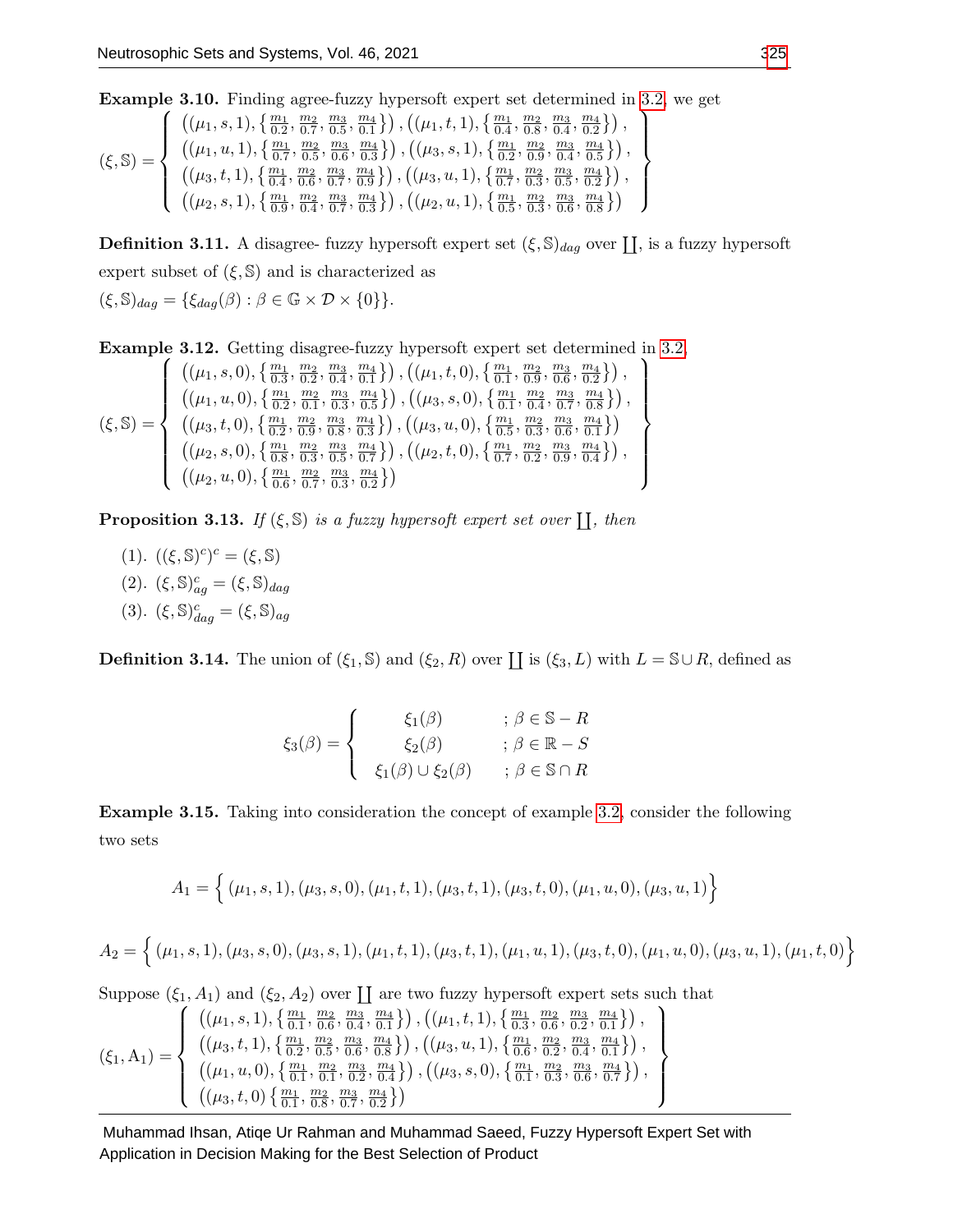$$
\left(\xi_{2},A_{2}\right)=\left\{\begin{array}{l} \left((\mu_{1},s,1),\left\{\frac{m_{1}}{0.2},\frac{m_{2}}{0.7},\frac{m_{3}}{0.5},\frac{m_{4}}{0.1}\right\}\right),\left((\mu_{1},t,1),\left\{\frac{m_{1}}{0.4},\frac{m_{2}}{0.8},\frac{m_{3}}{0.2},\frac{m_{4}}{0.2}\right\}\right),\\ \left((\mu_{3},s,1),\left\{\frac{m_{1}}{0.2},\frac{m_{2}}{0.9},\frac{m_{3}}{0.4},\frac{m_{4}}{0.5}\right\}\right),\left((\mu_{3},t,1),\left\{\frac{m_{1}}{0.4},\frac{m_{2}}{0.6},\frac{m_{3}}{0.7},\frac{m_{4}}{0.9}\right\}\right),\\ \left((\mu_{1},u,1),\left\{\frac{m_{1}}{0.7},\frac{m_{2}}{0.5},\frac{m_{3}}{0.6},\frac{m_{4}}{0.3}\right\}\right),\left((\mu_{3},u,1),\left\{\frac{m_{1}}{0.7},\frac{m_{2}}{0.3},\frac{m_{4}}{0.2}\right\}\right),\\ \left((\mu_{1},u,0),\left\{\frac{m_{1}}{0.2},\frac{m_{2}}{0.1},\frac{m_{3}}{0.3},\frac{m_{4}}{0.5}\right\}\right),\left((\mu_{1},t,0),\left\{\frac{m_{1}}{0.1},\frac{m_{2}}{0.9},\frac{m_{3}}{0.8},\frac{m_{4}}{0.2}\right\}\right),\\ \left((\mu_{3},s,0),\left\{\frac{m_{1}}{0.1},\frac{m_{2}}{0.4},\frac{m_{3}}{0.7},\frac{m_{4}}{0.8}\right\}\right),\left((\mu_{3},t,0),\left\{\frac{m_{1}}{0.2},\frac{m_{2}}{0.9},\frac{m_{3}}{0.8},\frac{m_{4}}{0.3}\right\}\right),\\ \left((\mu_{1},s,1),\left\{\frac{m_{1}}{0.2},\frac{m_{2}}{0.7},\frac{m_{3}}{0.5},\frac{m_{4}}{0.1}\right
$$

**Proposition 3.16.** If  $(\xi_1, A_1), (\xi_2, A_2)$  and  $(\xi_3, A_3)$  are three fuzzy hypersoft expert sets over  $\prod, then$ 

$$
(1). \ (\xi_1, A_1) \cup (\xi_2, A_2) = (\xi_2, A_2) \cup (\xi_1, A_1)
$$
  

$$
(2). \ ((\xi_1, A_1) \cup (\xi_2, A_2)) \cup (\xi_3, A_3) = (\xi_1, A_1) \cup ((\xi_2, A_2) \cup (\xi_3, A_3))
$$

**Definition 3.17.** The intersection of  $(\xi_1, \mathbb{S})$  and  $(\xi_2, R)$  over  $\coprod$  is  $(\xi_3, L)$  with  $L = \mathbb{S} \cap R$ , defined as

$$
\xi_3(\beta) = \begin{cases}\n\xi_1(\beta) & ; \beta \in \mathbb{S} - R \\
\xi_2(\beta) & ; \beta \in R - S \\
\xi_1(\beta) \cap \xi_2(\beta) & ; \beta \in \mathbb{S} \cap R\n\end{cases}
$$

Example 3.18. Taking into consideration the concept of example [3.2,](#page-4-0) consider the following two sets

$$
A_1 = \left\{ (\mu_1, s, 1), (\mu_3, s, 0), (\mu_1, t, 1), (\mu_3, t, 1), (\mu_3, t, 0), (\mu_1, u, 0), (\mu_3, u, 1) \right\}
$$
  
\n
$$
A_2 = \left\{ (\mu_1, s, 1), (\mu_3, s, 0), (\mu_3, s, 1), (\mu_1, t, 1), (\mu_3, t, 1), (\mu_1, t, 0), (\mu_3, t, 0), (\mu_1, u, 0), (\mu_3, u, 1), (\mu_1, u, 1) \right\}
$$
  
\nSuppose  $(\xi_1, \xi_1)$  and  $(\xi_2, \xi_3)$  over II are two fuzzy hypersoft expert sets such that

Suppose  $(\xi_1, A_1)$  and  $(\xi_2, A_2)$  over  $\coprod$  are two fuzzy hypersoft expert sets such that

$$
(\xi_1, A_1) = \begin{cases} ((\mu_1, s, 1), \{\frac{m_1}{0.1}, \frac{m_2}{0.6}, \frac{m_3}{0.4}, \frac{m_4}{0.1}\}), ((\mu_1, t, 1), \{\frac{m_1}{0.3}, \frac{m_2}{0.6}, \frac{m_3}{0.2}, \frac{m_4}{0.1}\}), \\ ((\mu_3, t, 1), \{\frac{m_1}{0.2}, \frac{m_2}{0.6}, \frac{m_3}{0.8}, \frac{m_4}{0.8}\}), ((\mu_3, u, 1), \{\frac{m_1}{0.1}, \frac{m_2}{0.2}, \frac{m_3}{0.4}, \frac{m_4}{0.1}\}), \\ ((\mu_1, u, 0), \{\frac{m_1}{0.1}, \frac{m_2}{0.2}, \frac{m_3}{0.4}, \frac{m_4}{0.1}\}), ((\mu_3, s, 0), \{\frac{m_1}{0.1}, \frac{m_2}{0.3}, \frac{m_3}{0.6}, \frac{m_4}{0.7}\}), \\ ((\mu_3, t, 0), \{\frac{m_1}{0.1}, \frac{m_2}{0.8}, \frac{m_3}{0.7}, \frac{m_4}{0.2}\}) , ((\mu_1, t, 1), \{\frac{m_1}{0.4}, \frac{m_2}{0.8}, \frac{m_3}{0.4}, \frac{m_4}{0.8}\}), \\ ((\mu_3, s, 1), \{\frac{m_1}{0.2}, \frac{m_2}{0.9}, \frac{m_3}{0.4}, \frac{m_4}{0.5}\}), ((\mu_3, t, 1), \{\frac{m_1}{0.4}, \frac{m_2}{0.6}, \frac{m_3}{0.7}, \frac{m_4}{0.9}\}), \\ ((\mu_1, u, 1), \{\frac{m_1}{0.7}, \frac{m_2}{0.5}, \frac{m_3}{0.6}, \frac{m_4}{0.3}\}), ((\mu_3, u, 1), \{\frac{m_1}{0.7}, \frac{m_2}{0.3}, \frac{m_4}{0.2}\}), \\ ((\mu_1, u, 0), \{\frac{m_1}{0.7}, \frac{m_2}{0.5}, \frac{m_3}{0.6}, \frac{m_4}{0.3}\}), ((\mu_1, t
$$

Muhammad Ihsan, Atiqe Ur Rahman and Muhammad Saeed, Fuzzy Hypersoft Expert Set with Application in Decision Making for the Best Selection of Product

 $\overline{ }$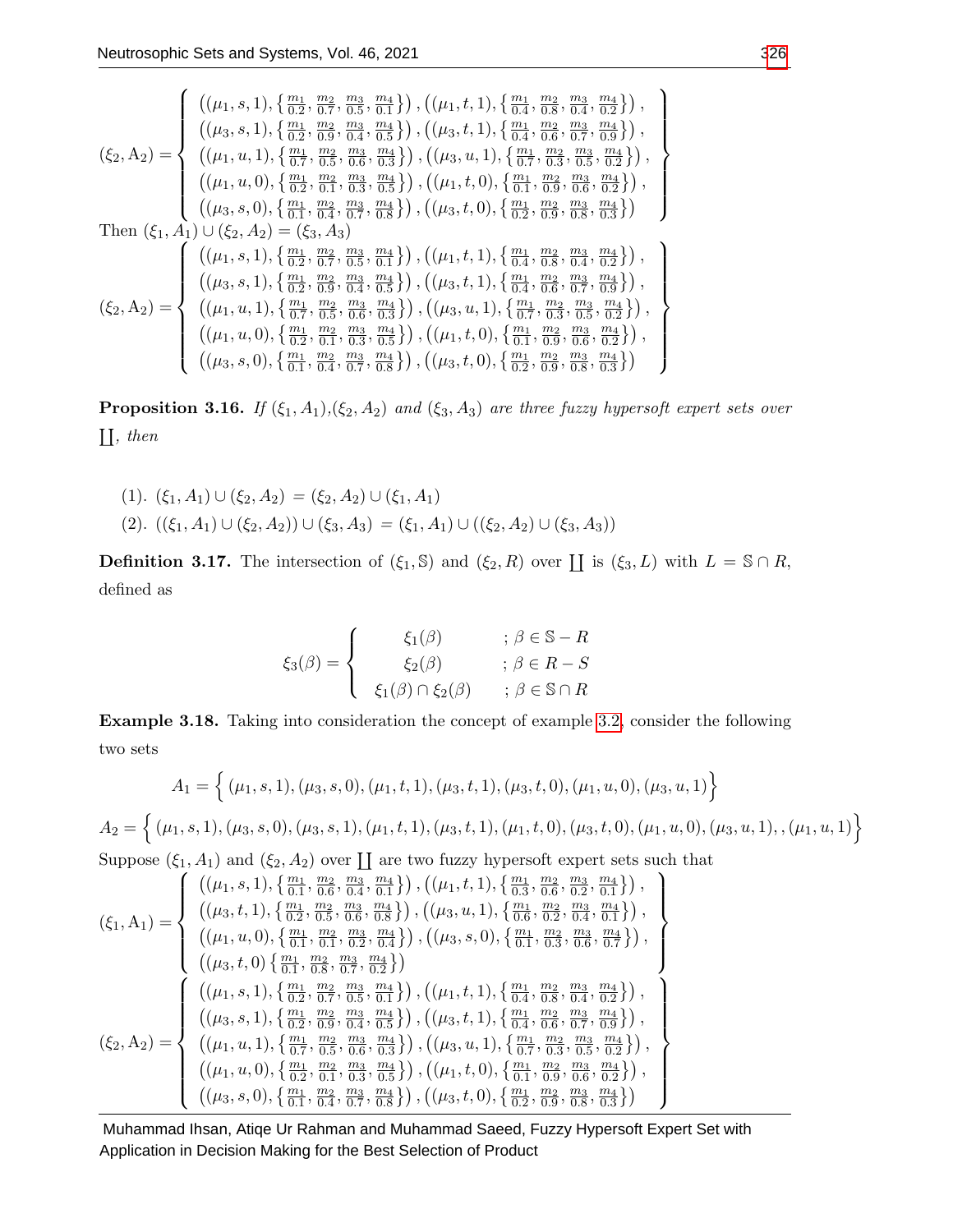Then  $(\xi_1, A_1) \cap (\xi_2, A_2)$  $(\xi_3, A_3) =$  $\sqrt{ }$  $\int$  $\overline{\mathcal{L}}$  $((\mu_1, s, 1), \{\frac{m_1}{0.1}, \frac{m_2}{0.6}, \frac{m_3}{0.4}, \frac{m_4}{0.1}\})$ ,  $((\mu_1, t, 1), \{\frac{m_1}{0.3}, \frac{m_2}{0.6}, \frac{m_3}{0.2}, \frac{m_4}{0.1}\})$ ,  $\big((\mu_3,t,1),\{\frac{m_1}{0.2},\frac{m_2}{0.5},\frac{m_3}{0.4},\frac{m_4}{0.5}\}\big)$  ,  $\big((\mu_3,u,1),\{\frac{m_1}{0.6},\frac{m_2}{0.2},\frac{m_3}{0.4},\frac{m_4}{0.1}\}\big)$ ,  $((\mu_1, u, 0), \{\frac{m_1}{0.1}, \frac{m_2}{0.1}, \frac{m_3}{0.2}, \frac{m_4}{0.4}\})$ ,  $((\mu_3, s, 0), \{\frac{m_1}{0.1}, \frac{m_2}{0.3}, \frac{m_3}{0.6}, \frac{m_4}{0.7}\})$ ,  $\left( (\mu_3, t, 0) \left\{ \frac{m_1}{0.1}, \frac{m_2}{0.8}, \frac{m_3}{0.7}, \frac{m_4}{0.2} \right\} \right)$  $\mathcal{L}$  $\overline{\mathcal{L}}$  $\int$ 

**Proposition 3.19.** If  $(\xi_1, A_1), (\xi_2, A_2)$  and  $(\xi_3, A_3)$  are three fuzzy hypersoft expert sets over  $\prod, then$ 

$$
(1). \ (\xi_1, A_1) \cap (\xi_2, A_2) = (\xi_2, A_2) \cap (\xi_1, A_1)
$$
  

$$
(2). \ ((\xi_1, A_1) \cap (\xi_2, A_2)) \cap (\xi_3, A_3) = (\xi_1, A_1) \cap ((\xi_2, A_2) \cap (\xi_3, A_3))
$$

**Proposition 3.20.** If  $(\xi_1, A_1), (\xi_2, A_2)$  and  $(\xi_3, A_3)$  are three fuzzy hypersoft expert sets over  $\prod, then$ 

$$
(1). \ (\xi_1, A_1) \cup ((\xi_2, A_2) \cap (\xi_3, A_3)) = ((\xi_1, A_1) \cup ((\xi_2, A_2)) \cap ((\xi_1, A_1) \cup (\xi_3, A_3))
$$
  

$$
(2). \ (\xi_1, A_1) \cap ((\xi_2, A_2) \cup (\xi_3, A_3)) = ((\xi_1, A_1) \cap ((\xi_2, A_2)) \cup ((\xi_1, A_1) \cap (\xi_3, A_3))
$$

**Definition 3.21.** If  $(\xi_1, A_1)$  and  $(\xi_2, A_2)$  are two fuzzy hypersoft expert sets over  $\coprod$  then  $(\xi_1, A_1)$  AND  $(\xi_2, A_2)$  denoted by  $(\xi_1, A_1) \wedge (\xi_2, A_2)$  is defined by  $(\xi_1, A_1) \wedge (\xi_2, A_2) = (\xi_3, A_1 \times A_2),$ while  $\xi_3(\beta, \gamma) = \xi_1(\beta) \cap \xi_2(\gamma), \forall (\beta, \gamma) \in A_1 \times A_2$ .

Example 3.22. Taking into consideration the concept of example [3.2,](#page-4-0) let two sets

$$
A_1 = \left\{ (\mu_1, s, 1), (\mu_1, t, 1), (\mu_3, s, 0) \right\}
$$

$$
A_2 = \left\{ (\mu_1, s, 1), (\mu_3, s, 0) \right\}
$$

Suppose  $(\xi_1, A_1)$  and  $(\xi_2, A_2)$  over  $\coprod$  are two fuzzy hypersoft expert sets such that  $(\xi_1, A_1) = \begin{cases} \left( (\mu_1, s, 1), \left\{ \frac{m_1}{0.1}, \frac{m_2}{0.6}, \frac{m_3}{0.4}, \frac{m_4}{0.1} \right\} \right), \left( (\mu_1, t, 1), \left\{ \frac{m_1}{0.3}, \frac{m_2}{0.6}, \frac{m_3}{0.2}, \frac{m_4}{0.1} \right\} \right), \end{cases}$  $, ((\mu_3, s, 0), \{\frac{m_1}{0.1}, \frac{m_2}{0.3}, \frac{m_3}{0.6}, \frac{m_4}{0.7}\})$ ,  $\lambda$  $(\xi_2, A_2) = \begin{cases} ((\mu_1, s, 1), \{\frac{m_1}{0.2}, \frac{m_2}{0.7}, \frac{m_3}{0.5}, \frac{m_4}{0.1}\}), ((\mu_3, s, 0), \{\frac{m_1}{0.1}, \frac{m_2}{0.4}, \frac{m_3}{0.7}, \frac{m_4}{0.8}\}), \end{cases}$ Then  $(\xi_3, A_3) \wedge (\xi_2, A_2) = (\xi_3, A_1 \times A_2),$  $(\xi_3, A_1 \times A_2) =$  $\sqrt{ }$  $\begin{array}{c} \hline \end{array}$   $\big(((\mu_1,s,1),(\mu_1,s,1)),\left\{\frac{m_1}{0.2},\frac{m_2}{0.7},\frac{m_3}{0.5},\frac{m_4}{0.1}\right\})$  ,  $\big( ((\mu_1,t,1),(\mu_1,s,1)), \big\{ \frac{m_1}{0.3},\frac{m_2}{0.7},\frac{m_3}{0.5},\frac{m_4}{0.1} \big\} \big)$ ,  $(((\mu_1, t, 1), (\mu_3, s, 0)), \{\frac{m_1}{0.3}, \frac{m_2}{0.6}, \frac{m_3}{0.7}, \frac{m_4}{0.8}\})$ ,  $(((\mu_1, s, 1),(\mu_3, s, 0)), \{\frac{m_1}{0.1},\frac{m_2}{0.6},\frac{m_3}{0.7},\frac{m_4}{0.8}\})$ ,  $(((\mu_3, s, 0), (\mu_1, s, 1)), \{\frac{m_1}{0.2}, \frac{m_2}{0.7}, \frac{m_3}{0.6}, \frac{m_4}{0.7}\})$ ,  $(((\mu_3, s, 0), (\mu_3, s, 0)), \{\frac{m_1}{0.1}, \frac{m_2}{0.4}, \frac{m_3}{0.7}, \frac{m_4}{0.8}\})$  $\mathcal{L}$   $\begin{array}{c} \hline \end{array}$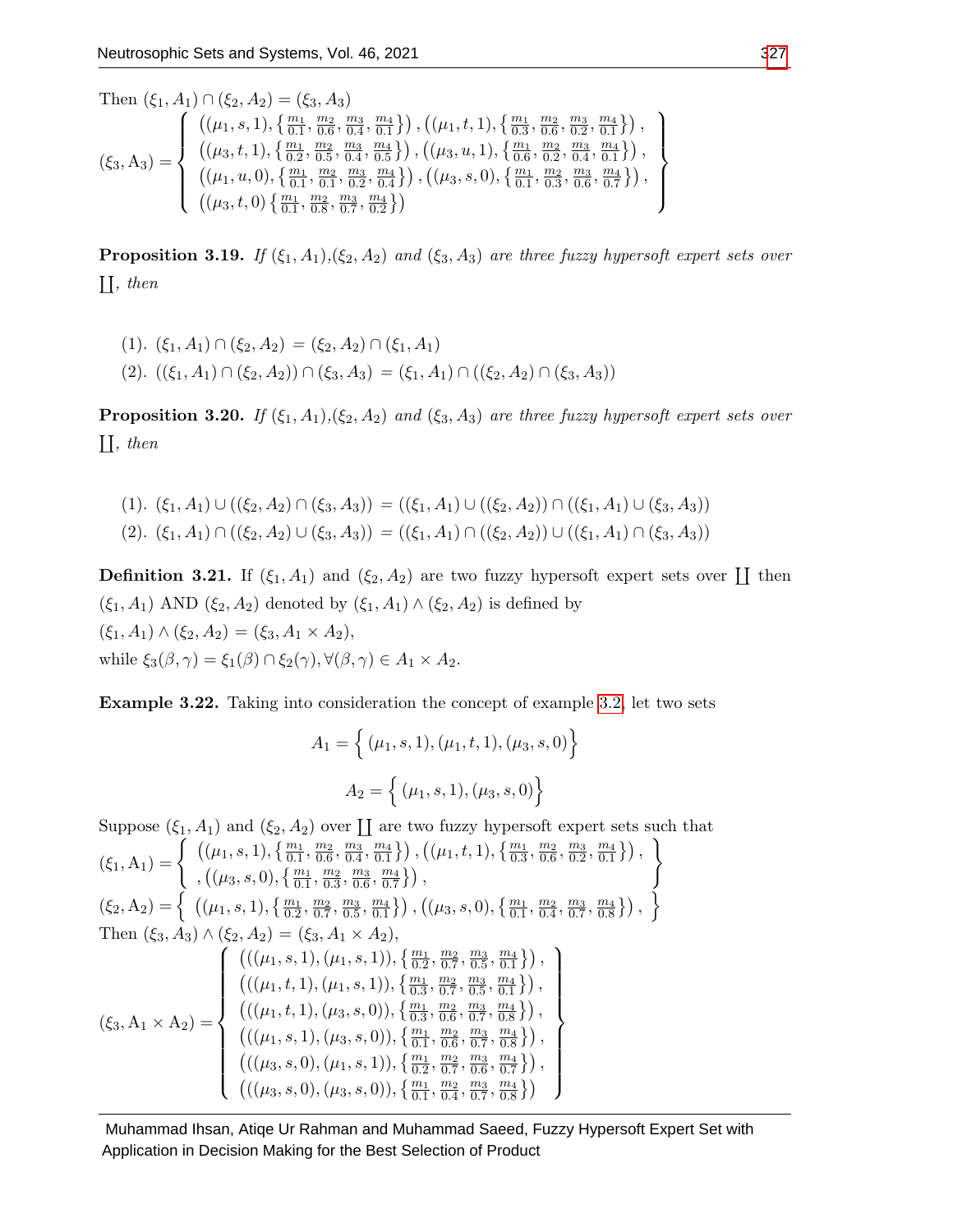**Definition 3.23.** If  $(\xi_1, A_1)$  and  $(\xi_2, A_2)$  are two fuzzy hypersoft expert sets over  $\coprod$  then  $(\xi_1, A_1)$  OR  $(\xi_2, A_2)$  denoted by  $(\xi_1, A_1) \vee (\xi_2, A_2)$  is defined by  $(\xi_1, A_1) \vee (\xi_2, A_2) = (\xi_3, A_1 \times A_2),$ while  $\xi_3(\beta, \gamma) = \xi_1(\beta) \cup \xi_2(\gamma), \forall (\beta, \gamma) \in A_1 \times A_2$ .

Example 3.24. Taking into consideration the concept of example [3.2,](#page-4-0) suppose the following sets

$$
A_1 = \left\{ (\mu_1, s, 1), (\mu_1, t, 1), (\mu_3, s, 0) \right\}
$$

$$
A_2 = \left\{ (\mu_1, s, 1), (\mu_3, s, 0) \right\}
$$

Suppose  $(\xi_1, A_1)$  and  $(\xi_2, A_2)$  over  $\coprod$  are two fuzzy hypersoft expert sets such that  $(\xi_1, A_1) = \begin{cases} \left( (\mu_1, s, 1), \{\frac{m_1}{0.1}, \frac{m_2}{0.6}, \frac{m_3}{0.4}, \frac{m_4}{0.1} \}\right), \left( (\mu_1, t, 1), \{\frac{m_1}{0.3}, \frac{m_2}{0.6}, \frac{m_3}{0.2}, \frac{m_4}{0.1} \}\right), \end{cases}$  $, ((\mu_3, s, 0), \{\frac{m_1}{0.1}, \frac{m_2}{0.3}, \frac{m_3}{0.6}, \frac{m_4}{0.7}\})$  $\lambda$  $(\xi_2, A_2) = \begin{cases} ((\mu_1, s, 1), \{\frac{m_1}{0.2}, \frac{m_2}{0.7}, \frac{m_3}{0.5}, \frac{m_4}{0.1}\}), ((\mu_3, s, 0), \{\frac{m_1}{0.1}, \frac{m_2}{0.4}, \frac{m_3}{0.7}, \frac{m_4}{0.8}\}), \end{cases}$ Then  $(\xi_3, A_3) \wedge (\xi_2, A_2) = (\xi_3, A_1 \times A_2),$  $(\xi_3, A_1 \times A_2) =$  $\sqrt{ }$  $\begin{array}{c} \hline \end{array}$   $(((\mu_1,s,1),(\mu_1,s,1)),\{\frac{m_1}{0.1},\frac{m_2}{0.6},\frac{m_3}{0.4},\frac{m_4}{0.1}\})$ ,  $(((\mu_1, t, 1), (\mu_1, s, 1)), \{\frac{m_1}{0.2}, \frac{m_2}{0.6}, \frac{m_3}{0.4}, \frac{m_4}{0.1}\})$ ,  $(((\mu_1, t, 1), (\mu_3, s, 0)), \{\frac{m_1}{0.1}, \frac{m_2}{0.4}, \frac{m_3}{0.2}, \frac{m_4}{0.1}\})$ ,  $\big(((\mu_1,s,1),(\mu_3,s,0)),\left\{\frac{m_1}{0.1},\frac{m_2}{0.4},\frac{m_3}{0.4},\frac{m_4}{0.1}\right\})$  ,  $\big(((\mu_3,s,0),(\mu_1,s,1)),\left\{\frac{m_1}{0.1},\frac{m_2}{0.3},\frac{m_3}{0.5},\frac{m_4}{0.1}\right\})$  ,  $\big(((\mu_3,s,0),(\mu_3,s,0)),\left\{\frac{m_1}{0.1},\frac{m_2}{0.3},\frac{m_3}{0.6},\frac{m_4}{0.7}\right\}\big)$  $\mathcal{L}$   $\begin{array}{c} \hline \end{array}$ 

**Proposition 3.25.** If  $(\xi_1, A_1), (\xi_2, A_2)$  and  $(\xi_3, A_3)$  are three fuzzy hypersoft expert sets over  $\prod, then$ 

(1).  $((\xi_1, A_1) \wedge (\xi_2, A_2))^c = ((\xi_1, A_1))^c \vee ((\xi_2, A_2))^c$ (2).  $((\xi_1, A_1) \vee (\xi_2, A_2))^c = ((\xi_1, A_1))^c \wedge ((\xi_2, A_2))^c$ 

**Proposition 3.26.** If  $(\xi_1, A_1), (\xi_2, A_2)$  and  $(\xi_3, A_3)$  are three fuzzy hypersoft expert sets over  $\prod, then$ 

- (1).  $((\xi_1, A_1) \wedge (\xi_2, A_2)) \wedge (\xi_3, A_3) = (\xi_1, A_1) \wedge ((\xi_2, A_2) \wedge (\xi_3, A_3))$ (2).  $((\xi_1, A_1) \vee (\xi_2, A_2)) \vee (\xi_3, A_3) = (\xi_1, A_1) \vee ((\xi_2, A_2) \vee (\xi_3, A_3))$ (3).  $(\xi_1, A_1) \vee ((\xi_2, A_2) \wedge (\xi_3, A_3) = ((\xi_1, A_1) \vee ((\xi_2, A_2)) \wedge ((\xi_1, A_1) \vee (\xi_3, A_3)))$
- (4).  $(\xi_1, A_1) \wedge ((\xi_2, A_2) \vee (\xi_3, A_3)) = ((\xi_1, A_1) \wedge ((\xi_2, A_2)) \vee ((\xi_1, A_1) \wedge (\xi_3, A_3))$

# 4. An Applications to Fuzzy Hypersoft expert set

In this section, an application of fuzzy hypersoft expert set theory in a decision making problem, is presented.

# Statement of the problem

Mr. John wants to purchase a mobile from a mobile market for his personal use. He takes help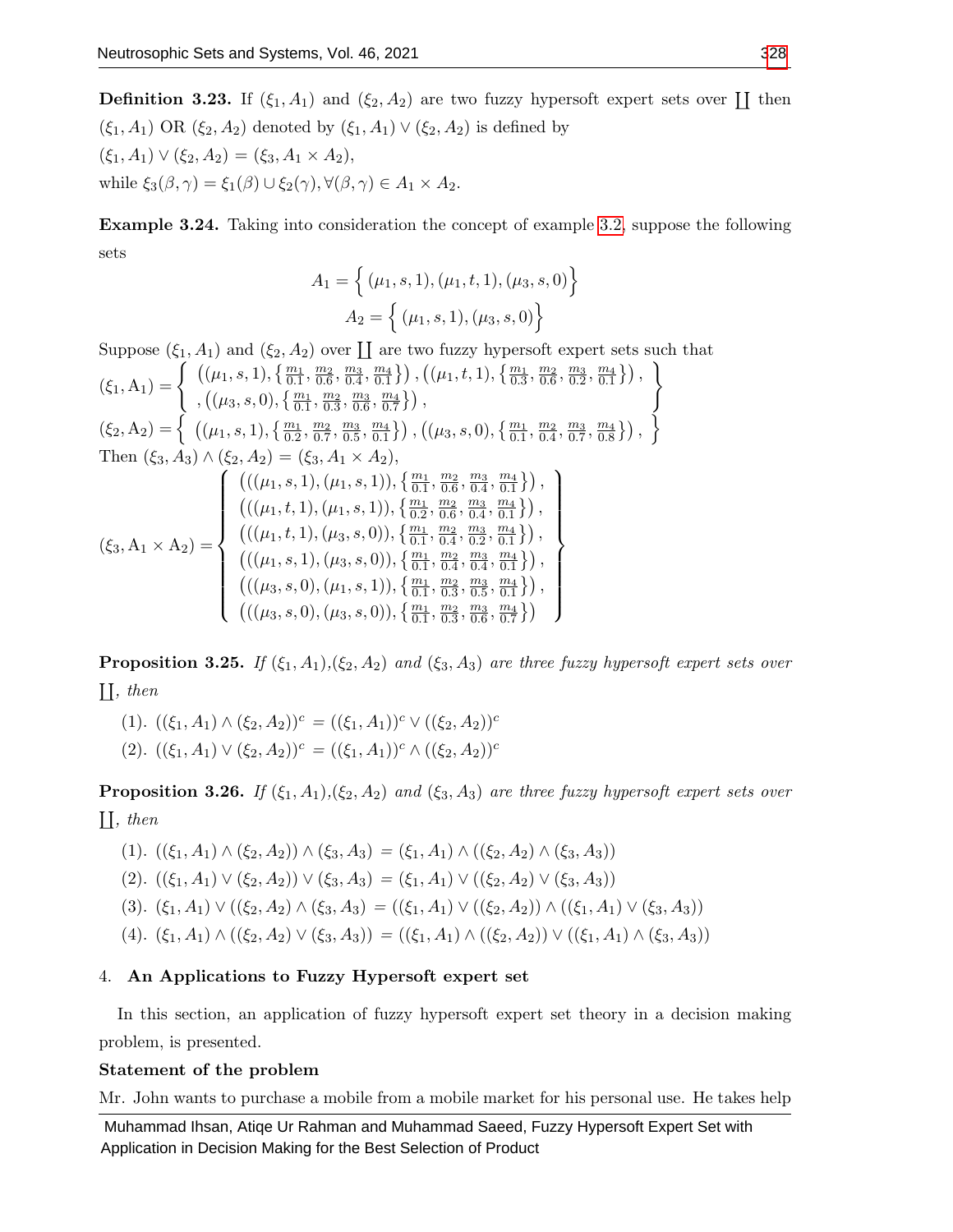from his some friends (Stephen, Thomas and Umar) who have expertise in mobile purchase.

# Proposed Algorithm

The following algorithm is adopted for this selection (purchase).

- (1). Construct fuzzy hypersoft soft expert set  $(\xi, K)$ ,
- (2). Determine an Agree-fuzzy hypersoft expert set and a Disagree-fuzzy hypersoft expert set,
- (3). Compute  $d_i = \sum_i c_{ij}$  for Agree-fuzzy hypersoft expert set,
- (4). Determine  $f_i = \sum_i c_{ij}$  for Disagree-fuzzy hypersoft expert set,
- (5). Determine  $g_j = d_j f_j$  for Agree-fuzzy hypersoft expert set,
- (6). Compute n, for which  $p_n = \max p_j$  for Agree-fuzzy hypersoft expert set,

## Step-1

Let eight categories of mobile are there which form the universe of discourse  $\Omega$  =  ${c_1, c_2, c_3, c_4, c_5, c_6, c_7, c_8}$  and  $X = {E_1 = Stephen, E_2 = Thomas, E_3 = Umar}$  be a set of experts for this purchase. The following are the attribute-valued sets for prescribed attributes:

$$
L_1 = Brand = \{l_1, l_2\}
$$
\n
$$
L_2 = Price = \{l_3, l_4\}
$$
\n
$$
L_3 = Color = \{l_5, l_6\}
$$
\n
$$
L_4 = Memory = \{l_7, l_8\}
$$
\n
$$
L_5 = Resolution = \{l_9, l_{10}\}
$$
\nand then\n
$$
L = L_1 \times L_2 \times L_3 \times L_4 \times L_5
$$
\n
$$
\begin{cases}\n(l_1, l_3, l_5, l_7, l_9), (l_1, l_3, l_5, l_7, l_{10}), (l_1, l_3, l_5, l_8, l_9), (l_1, l_4, l_5, l_7, l_{10}), (l_1, l_4, l_5, l_7, l_{10}), \\
(l_1, l_3, l_6, l_7, l_{10}), (l_1, l_3, l_6, l_8, l_{10}), (l_1, l_4, l_5, l_7, l_{10}), (l_1, l_4, l_5, l_7, l_{10}), \\
(l_1, l_4, l_5, l_8, l_9), (l_1, l_4, l_5, l_8, l_{10}), (l_1, l_4, l_6, l_7, l_{10}), (l_1, l_4, l_6, l_8, l_{10}), \\
(l_1, l_4, l_6, l_8, l_{10}), (l_2, l_3, l_5, l_7, l_{10}), (l_2, l_3, l_5, l_7, l_{10}), (l_2, l_3, l_5, l_8, l_{10}), (l_2, l_3, l_5, l_8, l_{10}), \\
(l_2, l_3, l_6, l_7, l_{10}), (l_2, l_3, l_6, l_7, l_{10}), (l_2, l_3, l_6, l_8, l_{10}), (l_2, l_3, l_6, l_8, l_{10}), (l_2, l_4, l_6, l_7, l_{10}), \\
(l_2, l_4, l_5, l_7, l_{10}), (l_2, l_4, l_5, l_8, l_{10}), (l_2, l_4, l_6, l_7, l_{10}), (l_2, l_4, l_6, l_7,
$$

 $\mathcal{L}$ 

 $\begin{array}{c} \hline \end{array}$ 

 $\begin{array}{c} \hline \end{array}$ 

Muhammad Ihsan, Atiqe Ur Rahman and Muhammad Saeed, Fuzzy Hypersoft Expert Set with Application in Decision Making for the Best Selection of Product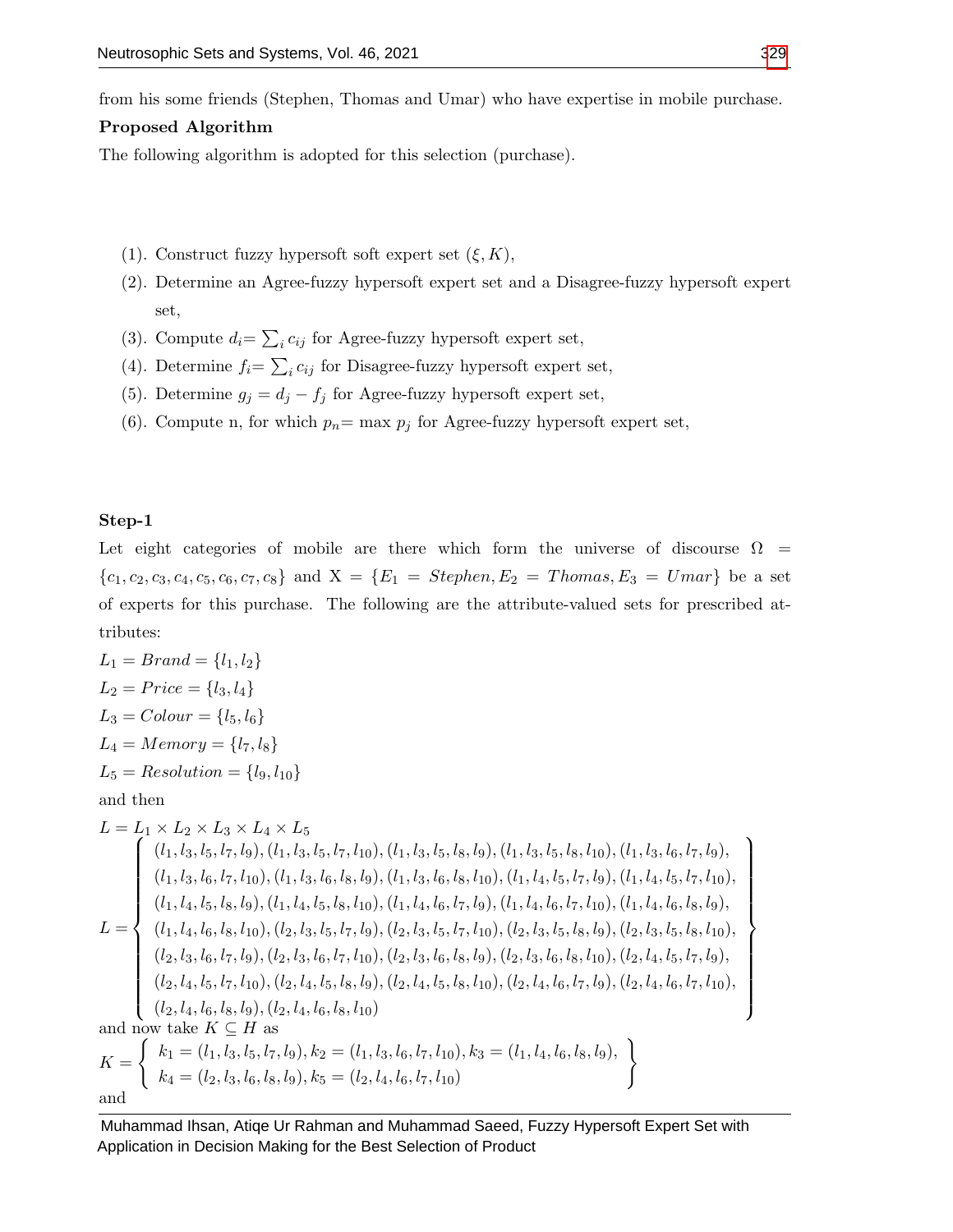$$
\begin{pmatrix}\n\left((k_1, E_1, 1), \{\frac{c_1}{6_3}, \frac{c_2}{6_3}, \frac{c_1}{6_4}, \frac{c_2}{6_2}, \frac{c_3}{6_3}\}\right),\n\left((k_1, E_3, 1), \{\frac{c_1}{6_3}, \frac{c_3}{6_4}, \frac{c_4}{6_5}, \frac{c_5}{6_5}, \frac{c_6}{6_5}, \frac{c_7}{6_5}, \frac{c_8}{6_5}\}\right),\n\left((k_2, E_2, 1), \{\frac{c_1}{6_3}, \frac{c_3}{6_3}, \frac{c_4}{6_4}, \frac{c_5}{6_5}, \frac{c_6}{6_4}, \frac{c_7}{6_3}, \frac{c_8}{6_3}, \frac{c_8}{6_4}, \frac{c_7}{6_4}, \frac{c_8}{6_3}, \frac{c_4}{6_4}, \frac{c_5}{6_4}, \frac{c_6}{6_4}, \frac{c_7}{6_4}, \frac{c_8}{6_4}, \frac{c_8}{6_4}, \frac{c_8}{6_4}, \frac{c_8}{6_4}, \frac{c_8}{6_4}, \frac{c_8}{6_4}, \frac{c_8}{6_4}, \frac{c_8}{6_4}, \frac{c_8}{6_4}, \frac{c_8}{6_4}, \frac{c_8}{6_4}, \frac{c_8}{6_4}, \frac{c_8}{6_4}, \frac{c_8}{6_4}, \frac{c_8}{6_4}, \frac{c_8}{6_4}, \frac{c_8}{6_4}, \frac{c_8}{6_4}, \frac{c_8}{6_5}, \frac{c_8}{6_5}, \frac{c_8}{6_5}, \frac{c_8}{6_5}, \frac{c_8}{6_5}, \frac{c_8}{6_5}, \frac{c_8}{6_5}, \frac{c_8}{6_4}, \frac{c_8}{6_4}, \frac{c_5}{6_5}, \frac{c_8}{6_4}, \frac{c_5}{6_4}, \frac{c_8}{6_5}, \frac{c_8}{6_4}, \frac{c_7}{6_4}, \frac{c_8}{6_5}, \frac{c_8}{6_4}, \frac{c_7}{6_4}, \frac{c_8}{6_5}, \frac{c_
$$

is a fuzzy hypersoft expert set.

# Step-2

Table 1 presents an Agree-fuzzy hypersoft expert set and table 2 presents a Disagree-fuzzy hypersoft expert set respectively, such that if  $c_i \in \xi_1(\beta)$  then  $c_{ij} \in [0, 1]$  otherwise  $c_{ij} = \times = 0$ , and if

$$
c_i \in \xi_0(\beta)
$$

then  $c_{ij} \in [0,1]$  otherwise  $c_{ij} = \times = 0$  where  $c_{ij}$  are the entries in tables 1 and 2.

# Step-(3-6)

Table 3 presents  $d_i = \sum_i c_{ij}$  for Agree-fuzzy hypersoft expert set,  $f_i = \sum_i c_{ij}$  for Disagree-fuzzy hypersoft expert set,  $g_j = d_j - f_j$  for Agree-fuzzy hypersoft expert set, and n, for which  $p_n =$ max  $p_i$  for Agree-fuzzy hypersoft expert set.

# Decision

As  $g_5$  is maximum, so category  $c_5$  is preferred to be best for purchase.

# 5. Conclusions

Insufficiency of soft set, fuzzy soft set, soft expert set and fuzzy soft expert set for multiattribute function (attribute-valued sets) is addressed with the development and characterization of novel hybrid structure i.e. fuzzy hypersoft expert set, in this study. Moreover

(1) The fundamentals of fuzzy hypersoft expert set (FHSE-Set) are established and the basic properties of FHSE-Set like subset, superset, equal sets, not set, agree FHSE-Set and disagree FHSE-Set are described with examples.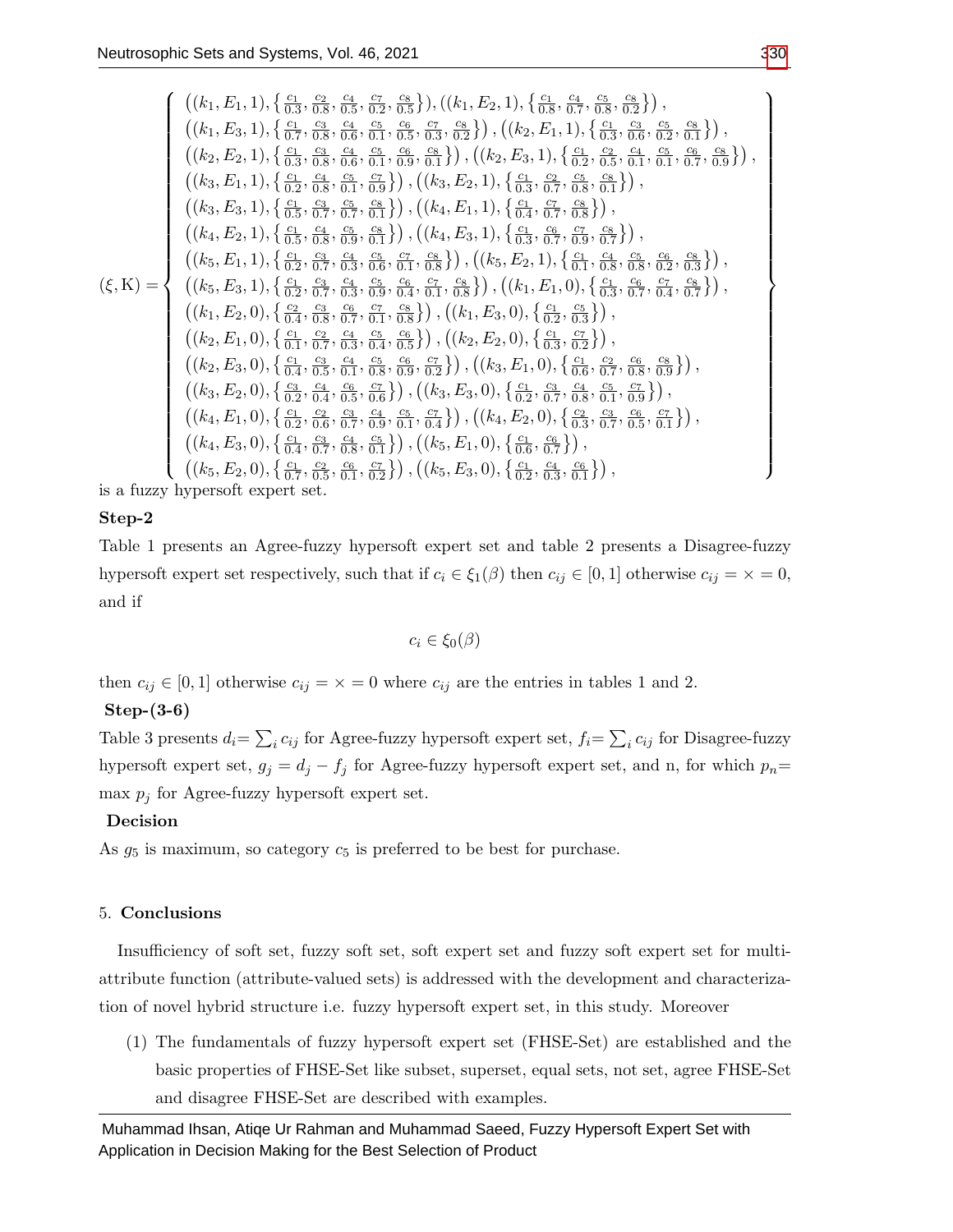| $\,$ $C$              | $c_1$   | c <sub>2</sub> | $c_3$    | $\mathfrak{c}_4$ | c <sub>5</sub> | c <sub>6</sub> | $c_7$    | $c_8$    |
|-----------------------|---------|----------------|----------|------------------|----------------|----------------|----------|----------|
| $(k_1, E_1)$          | $0.3\,$ | 0.8            | $\times$ | 0.5              | $\times$       | $\times$       | $0.2\,$  | 0.5      |
| $(k_1, E_2)$          | 0.8     | $\times$       | $\times$ | 0.7              | 0.8            | $\times$       | $\times$ | $0.2\,$  |
| $(k_1, E_3)$          | 0.7     | $\times$       | $0.8\,$  | 0.6              | 0.1            | $0.5\,$        | 0.3      | $0.2\,$  |
| $(k_2, E_1)$          | 0.3     | $\times$       | 0.6      | $\times$         | $0.2\,$        | $\times$       | $\times$ | 0.1      |
| $(k_2, E_2)$          | 0.3     | $\times$       | $0.8\,$  | 0.6              | 0.1            | 0.9            | $\times$ | 0.1      |
| $(k_2, E_3)$          | $0.2\,$ | $0.5\,$        | $\times$ | 0.1              | 0.1            | 0.7            | $\times$ | 0.9      |
| $(k_3, E_1)$          | $0.2\,$ | $\times$       | $\times$ | 0.8              | 0.1            | $\times$       | 0.9      | $\times$ |
| $(k_3, E_2)$          | 0.3     | 0.7            | $\times$ | $\times$         | 0.8            | $\times$       | $\times$ | 0.1      |
| $(k_3, E_3)$          | 0.5     | $\times$       | $0.7\,$  | $\times$         | 0.7            | $\times$       | $\times$ | 0.1      |
| $(k_4, E_1)$          | 0.4     | $\times$       | $\times$ | $\times$         | $\times$       | $\times$       | 0.7      | 0.8      |
| $(k_4, E_2)$          | 0.5     | $\times$       | $\times$ | 0.8              | 0.9            | $\times$       | $\times$ | 0.1      |
| $(k_4, E_3)$          | 0.3     | $\times$       | $\times$ | $\times$         | $\times$       | 0.7            | 0.9      | 0.7      |
| $(k_5, E_1)$          | $0.2\,$ | $\times$       | 0.7      | 0.3              | 0.6            | $\times$       | 0.1      | 0.8      |
| $(k_5, E_2)$          | 0.1     | $\times$       | $\times$ | 0.8              | 0.8            | 0.2            | $\times$ | $0.3\,$  |
| $(k_5, E_3)$          | $0.2\,$ | $\times$       | 0.7      | 0.3              | 0.9            | 0.4            | 0.1      | 0.8      |
| $d_j = \sum_i c_{ij}$ | 5.3     | 2.0            | 4.3      | 5.5              | 5.9            | 3.4            | 3.2      | 5.7      |
|                       | $d_1$   | $d_2$          | $d_3$    | $d_4$            | $d_5$          | $d_6$          | $d_{7}$  | $d_8$    |

Table 1. Agree-fuzzy hypersoft expert set

| TABLE 2. Disagree-fuzzy hypersoft expert set |  |  |
|----------------------------------------------|--|--|
|                                              |  |  |
|                                              |  |  |

| $\,C$                 | c <sub>1</sub> | c <sub>2</sub> | $c_3$    | c <sub>4</sub> | $c_5$    | c <sub>6</sub> | c <sub>7</sub> | $c_8$    |
|-----------------------|----------------|----------------|----------|----------------|----------|----------------|----------------|----------|
| $(k_1, E_1)$          | 0.3            | $\times$       | $\times$ | $\times$       | $\times$ | 0.7            | 0.4            | 0.7      |
| $(k_1, E_2)$          | $\times$       | $0.4\,$        | 0.8      | $\times$       | $\times$ | 0.7            | 0.1            | 0.8      |
| $(k_1, E_3)$          | $0.2\,$        | $\times$       | $\times$ | $\times$       | 0.3      | $\times$       | $\times$       | $\times$ |
| $(k_2, E_1)$          | 0.1            | 0.7            | $\times$ | 0.3            | 0.4      | 0.5            | $\times$       | X        |
| $(k_2, E_2)$          | 0.3            | $\times$       | $\times$ | $\times$       | $\times$ | $\times$       | $0.2\,$        | $\times$ |
| $(k_2, E_3)$          | 0.4            | $\times$       | $0.5\,$  | 0.1            | 0.8      | 0.9            | $0.2\,$        | $\times$ |
| $(k_3, E_1)$          | 0.6            | 0.7            | $\times$ | $\times$       | $\times$ | 0.8            | $\times$       | 0.9      |
| $(k_3, E_2)$          | $\times$       | $\times$       | $0.2\,$  | 0.4            | $\times$ | $0.5\,$        | 0.6            | $\times$ |
| $(k_3, E_3)$          | 0.2            | $\times$       | 0.7      | 0.8            | 0.1      | $\times$       | 0.9            | $\times$ |
| $(k_4, E_1)$          | 0.2            | 0.6            | 0.7      | 0.9            | 0.1      | $\times$       | 0.4            | $\times$ |
| $(k_4, E_2)$          | $\times$       | 0.3            | 0.7      | $\times$       | $\times$ | $0.5\,$        | 0.1            | ×        |
| $(k_4, E_3)$          | 0.4            | $\times$       | 0.7      | 0.8            | 0.1      | $\times$       | $\times$       | X        |
| $(k_5, E_1)$          | 0.6            | $\times$       | X        | X              | $\times$ | 0.7            | $\times$       | X        |
| $(k_5, E_2)$          | 0.7            | $0.5\,$        | $\times$ | $\times$       | $\times$ | 0.1            | $0.2\,$        | $\times$ |
| $(k_5, E_3)$          | $0.2\,$        | ×              | X        | 0.3            | $\times$ | 0.1            | X              | X        |
| $f_i = \sum_i c_{ij}$ | 4.2            | $3.2\,$        | 4.3      | 3.6            | 1.8      | 5.5            | 3.1            | 2.4      |
|                       | $d_1$          | $d_2$          | $d_3$    | $d_4$          | $d_5$    | $d_6$          | $d_7$          | $d_8$    |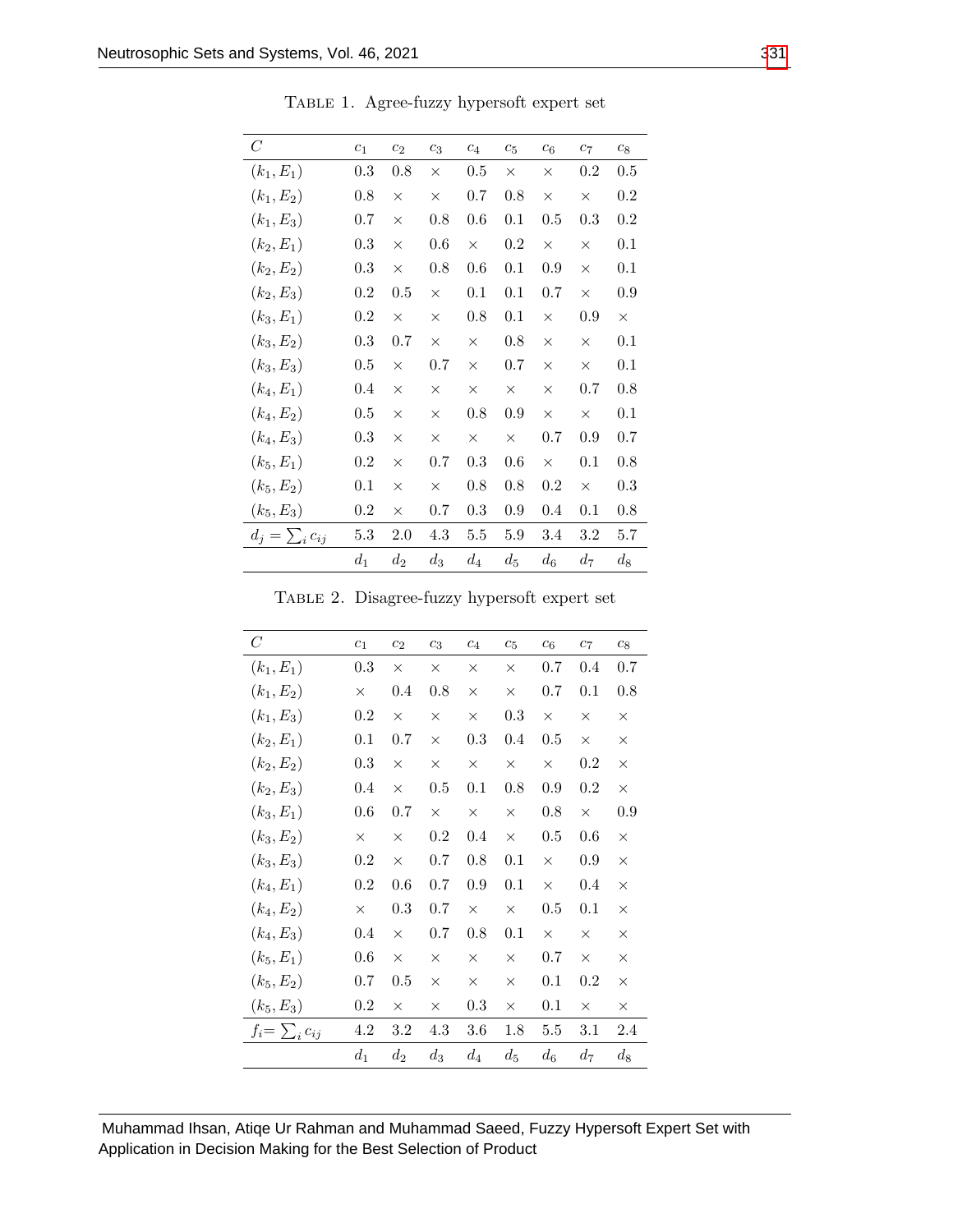| $d_i = \sum_i c_{ij}$ | $f_i = \sum_i c_{ij}$ | $g_j = d_j - f_j$ |
|-----------------------|-----------------------|-------------------|
| $d_1 = 5.3$           | $f_1 = 4.2$           | $g_1 = 1.1$       |
| $d_2 = 2.0$           | $f_2 = 3.2$           | $g_2 = -1.0$      |
| $d_3 = 4.3$           | $f_3 = 4.3$           | $g_3 = 0.0$       |
| $d_4 = 5.5$           | $f_4 = 3.6$           | $g_4 = 1.9$       |
| $d_5 = 5.9$           | $f_5 = 1.8$           | $g_5 = 4.1$       |
| $d_6 = 3.4$           | $f_6 = 5.5$           | $g_6 = -2.1$      |
| $d_7 = 3.2$           | $f_7 = 3.1$           | $g_7 = 1.0$       |
| $d_8 = 5.7$           | $f_8 = 2.4$           | $g_8 = 3.3$       |
|                       |                       |                   |

TABLE 3. Optimal

- (2) The essential set-theoretic operations on FHSE-Set like complement, union, intersection, OR and AND operations are established and some laws such as commutative, associative and De Morgan are presented with suitable examples.
- (3) A decision-making application regarding the best selection of a certain product is presented with the help of proposed algorithm.
- (4) A daily life based example is discussed for the understanding of decision making process.
- (5) Future work may include the extension of the presented work for other hypersoft-like hybrids i.e. intuitionistic fuzzy set, interval-valued fuzzy set, pythagorean fuzzy set, neutrosophic set etc.

## Conflicts of Interest:

The authors declare no conflict of interest.

## References

- <span id="page-14-0"></span>1. Zadeh, L. A. (1965). Fuzzy sets. Information and Control, 8, 338-353.
- <span id="page-14-1"></span>2. Molodtsov, D. (1999). Soft set theoryfirst results. Computers and Mathematics with Applications, 37 (4-5), 19-31.
- <span id="page-14-2"></span>3. Maji, P. K.; Biswas, R., & Roy, A. R. (2001). Fuzzy soft sets. Journal of Fuzzy Mathematics, 9 (3), 589-602.
- <span id="page-14-3"></span>4. Maji, P. K., Roy, A. R., & Biswas, R. (2003). Soft set theory. Computers and Mathematics with Applications,  $45(4-5)$ , 555-562.
- 5. Maji, P. K., Roy, A. R., & Biswas, R. (2002). An application of soft sets in a decision making problem. Computers and Mathematics with Applications, 44 (8-9), 1077-1083.
- 6. Alkhazaleh, S., A. R. Salleh, & Hassan, N. (2011). Soft multisets theory. Applied Mathematical Sciences, 5 (72), 3561-3573.
- 7. Alkhazaleh, S., A. R. Salleh, & Hassan, N. (2011). Possibility fuzzy soft set. Advances in Decision Sciences, 2011.
- 8. Alkhazaleh, S., A. R. Salleh, & Hassan, N. (2011). Fuzzy parameterized interval-valued fuzzy soft set. Applied Mathematical Sciences, 5 (67), 3335-3346.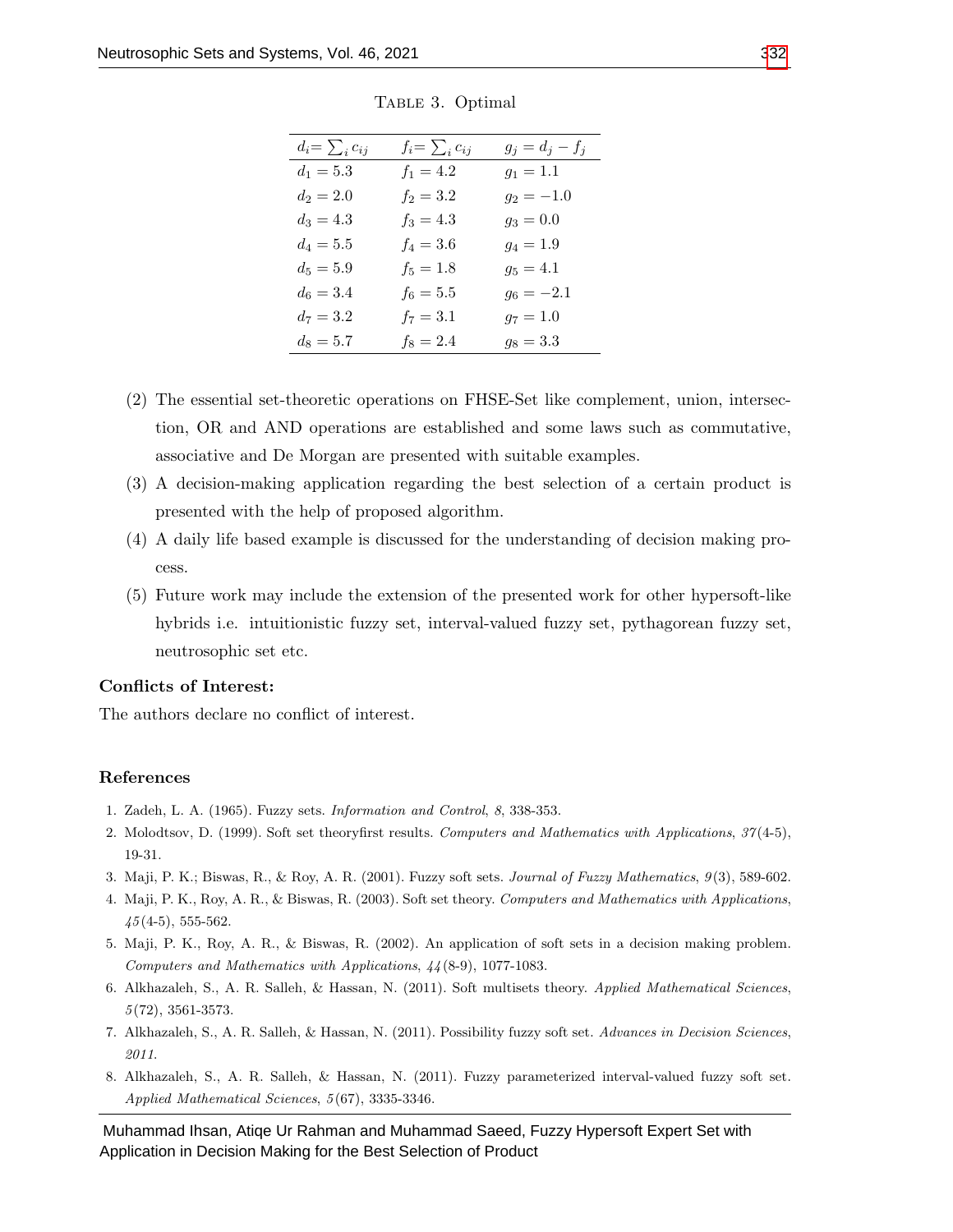- 9. Abdel-Basset, M., Saleh, M., Gamal, A., & Smarandache, F. (2019). An approach of TOPSIS technique for developing supplier selection with group decision making under type-2 neutrosophic number. Applied Soft Computing, 77, 438-452.
- <span id="page-15-16"></span>10. Abdel-Baset, M., Chang, V., Gamal, A., & Smarandache, F. (2019). An integrated neutrosophic ANP and VIKOR method for achieving sustainable supplier selection: A case study in importing field. Computers in Industry, 106, 94-110.
- 11. Abdel-Baset, M., Chang, V., & Gamal, A. (2019). Evaluation of the green supply chain management practices: A novel neutrosophic approach. Computers in Industry, 108, 210-220.
- 12. Abdel-Basset, M., Gamal, A., Manogaran, G., & Long, H. V. (2019). A novel group decision making model based on neutrosophic sets for heart disease diagnosis. Multimedia Tools and Applications, 1-26.
- 13. Abdel-Basset, Mohamed, Gamal, A., Son, L.H., & Smarandache, F. (2019). A bipolar neutrosophic multi criteria decision making framework for professional selection. Applied Sciences,  $10(4)$ , 1202.
- 14. Abdel-Basset, M., Manogaran, G., Gamal, A., & Chang, V. (2019). A novel intelligent medical decision support model based on soft computing and IoT. IEEE Internet of Things Journal,  $7(5)$ , 4160-4170.
- <span id="page-15-0"></span>15. Ali, M. I., Feng, F., Liu, X., Min, W. K., & Shabir, M. (2009). On some new operations in soft set theory, Computers and Mathematics with Applications, 57 (9), 1547-1553.
- <span id="page-15-1"></span>16. Alkhazaleh, S., & Salleh, A. R. (2011). Soft Expert Sets. Advances in Decision Sciences, 2011, 757868-1.
- <span id="page-15-2"></span>17. Al-Quran, A., & Hassan, N. (2016). Neutrosophic vague soft expert set theory. Journal of Intelligent and Fuzzy Systems, 30 (6), 3691-3702.
- <span id="page-15-3"></span>18. Alkhazaleh, S., & Salleh, A. R. (2014). Fuzzy soft expert set and its application. Applied Mathematics, 2014.
- <span id="page-15-4"></span>19. Bashir, M., & Salleh, A. R. (2012). Possibility fuzzy soft expert set. Open Journal of Applied Sciences, 12, 208-211.
- <span id="page-15-5"></span>20. Bashir, M., & Salleh, A. R. (2012). Fuzzy parameterized soft expert set. In Abstract and Applied Analysis, Hindawi.
- <span id="page-15-6"></span>21. Sahin, M., Alkhazaleh, S., & Ulucay, V. (2015). Neutrosophic soft expert sets. Applied Mathematics, 6 (1), 116.
- <span id="page-15-7"></span>22. Alhazaymeh, K., & Hassan, N. (2014). Mapping on generalized vague soft expert set. International Journal of Pure and Applied Mathematics, 93 (3), 369-376.
- <span id="page-15-8"></span>23. Alhazaymeh, K., & Hassan, N. (2014). Generalized vague soft expert set. International Journal of Pure and Applied Mathematics, 93 (3), 351-360.
- <span id="page-15-9"></span>24. Alhazaymeh, K., & Hassan, N. (2014). Application of generalized vague soft expert set in decision making. International Journal of Pure and Applied Mathematics, 93(3), 361-367.
- <span id="page-15-10"></span>25. Hassan, N., Ulucay, V., & Sahin, M. (2018). Q-neutrosophic soft expert set and its application in decision making. International Journal of Fuzzy System Applications (IJFSA), 7(4), 37-61.
- <span id="page-15-11"></span>26. Ulucay, V., Sahin, M. , & Hassan, N. (2018). Generalized neutrosophic soft expert set for multiple-criteria decision-making. Symmetry,  $10(10)$ , 437.
- <span id="page-15-12"></span>27. Al-Qudah, Y., & Hassan, N. (2017). Bipolar fuzzy soft expert set and its application in decision making. International Journal of Applied Decision Sciences, 10(2), 175-191.
- <span id="page-15-13"></span>28. Al-Qudah, Y., & Hassan, N. (2017). Complex multi-fuzzy soft expert set and its application. International Journal of Mathematics and Computer Science, 14 (1), 149-176.
- <span id="page-15-14"></span>29. Al-Quran, A., & Hassan, N. (2018). The complex neutrosophic soft expert set and its application in decision making. Journal of Intelligent and Fuzzy Systems, 34(1), 569-582.
- <span id="page-15-15"></span>30. Pramanik, S., Dey, P. P., & Giri, B. C. (2015). TOPSIS for single valued neutrosophic soft expert set based multi-attribute decision making problems. Neutrosophic Sets and Systems, 10, 88-95.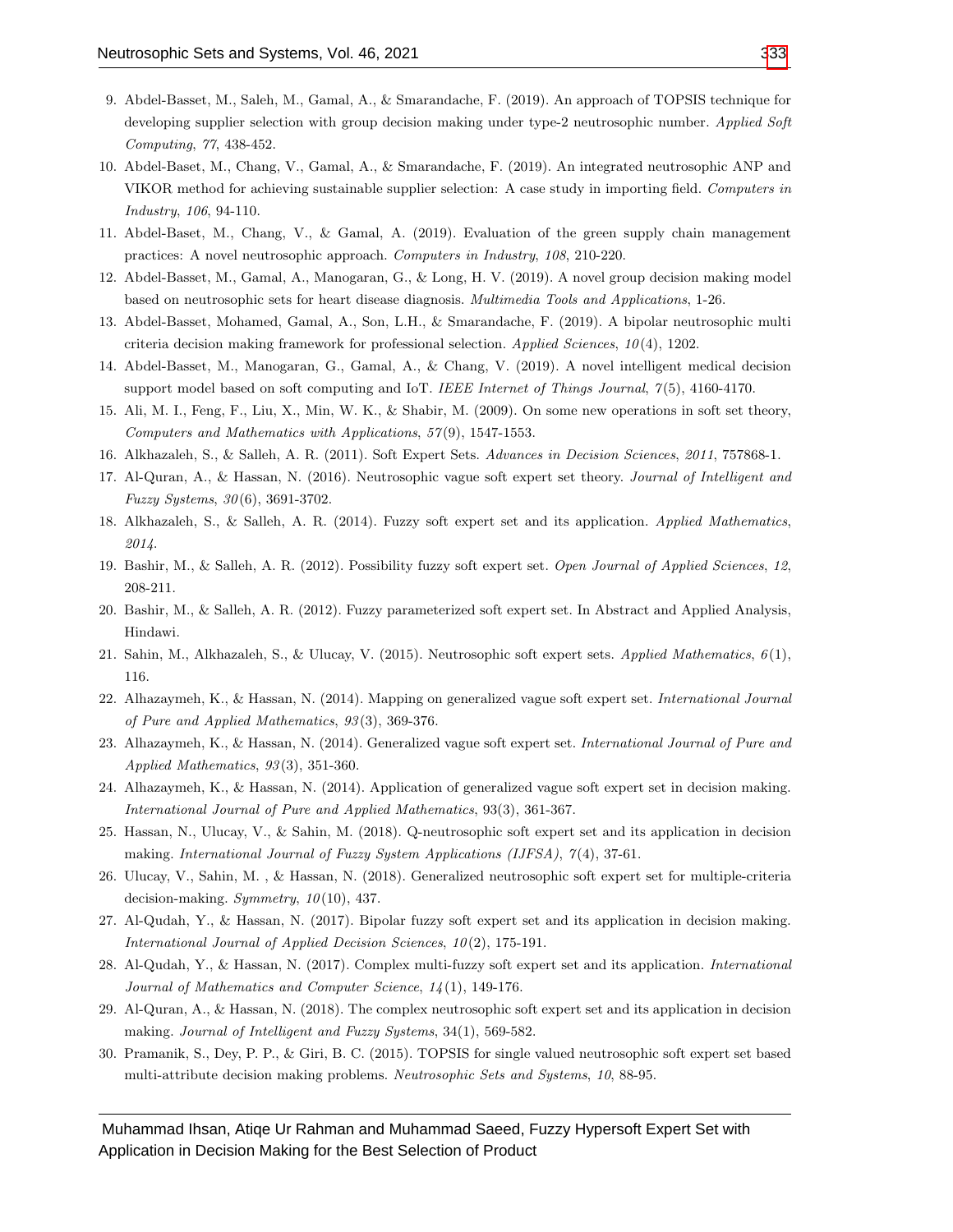- <span id="page-16-0"></span>31. Abu Qamar, M., & Hassan, N. (2018). Generalized Q-neutrosophic soft expert set for decision under uncertainty. Symmetry,  $10(11)$ , 621.
- <span id="page-16-1"></span>32. Adam, F., & Hassan, N. (2016). Multi Q-fuzzy soft expert set and its application. Journal of Intelligent and Fuzzy Systems,  $30(2)$ , 943-950.
- <span id="page-16-2"></span>33. Ulucay, V., Sahin, M., & Olgun, N. (2018). Time-Neutrosophic Soft Expert Sets and Its Decision Making Problem. MATEMATIKA: Malaysian Journal of Industrial and Applied Mathematics, 246-260.
- <span id="page-16-3"></span>34. Al-Quran, A., & Hassan, N. (2016). Fuzzy parameterised single valued neutrosophic soft expert set theory and its application in decision making. International Journal of Applied Decision Science, 9(2), 212-227.
- <span id="page-16-4"></span>35. Hazaymeh, A. A., Abdullah, I. B., Balkhi, Z. T., & Ibrahim, R. I. (2012). Generalized fuzzy soft expert set. Journal of Applied Mathematics, 2012.
- <span id="page-16-5"></span>36. Smarandache, F., (2018). Extension of Soft Set to Hypersoft Set, and then to Plithogenic Hypersoft Set. Neutrosophic Sets and Systems, 22, 168-170.
- <span id="page-16-6"></span>37. Saeed, M.; Ahsan, M.; Siddique, M. K., & Ahmad, M. R. (2020). A Study of The Fundamentals of Hypersoft Set Theory. International Journal of Scientific and Engineering Research, 2020, 11.
- <span id="page-16-7"></span>38. Saeed, M., Rahman, A. U., Ahsan, M., & Smarandache, F. (2021). An Inclusive Study on Fundamentals of Hypersoft Set. In Theory and Application of Hypersoft Set, Pons Publishing House, Brussels.
- <span id="page-16-8"></span>39. Abbas, M.; Murtaza, G., & Smarandache, F. (2020). Basic operations on hypersoft sets and hypersoft point. Neutrosophic Sets and Systems, 35, 407-421.
- <span id="page-16-9"></span>40. Rahman, A.U., Saeed, M., Smarandache, F., & Ahmad, M.R. (2020). Development of Hybrids of Hypersoft Set with Complex Fuzzy Set, Complex Intuitionistic Fuzzy set and Complex Neutrosophic Set. Neutrosophic Sets and Systems, 38, 335-354. http://doi.org/10.5281/zenodo.4300520
- <span id="page-16-10"></span>41. Rahman, A.U., Saeed, M., & Smarandache, F. (2020). Convex and Concave Hypersoft Sets with Some Properties. Neutrosophic Sets and Systems, 38, 497-508. http://doi.org/10.5281/zenodo.4300580
- <span id="page-16-11"></span>42. Rahman, A. U., Saeed, M., & Zahid, S. (2021). Application in Decision Making Based on Fuzzy Parameterized Hypersoft Set Theory. Asia Mathematika, 5 (1) 19-27. http://doi.org/10.5281/zenodo.4721481.
- 43. Rahman, A. U., Saeed, M., & Dhital, A. (2021). Decision Making Application Based on Neutrosophic Parameterized Hypersoft Set Theory. Neutrosophic Sets and Systems, 41, 1-14. http://doi.org/10.5281/zenodo.4625665.
- 44. Rahman, A. U., Hafeez, A., Saeed, M., Ahmad, M.R., & Farwa,U. (2021). Development of Rough Hypersoft Set with Application in Decision Making for the Best Choice of Chemical Material, In Theory and Application of Hypersoft Set, Pons Publication House, Brussel, 192-202. http://doi.org/10.5281/zenodo.4743367
- 45. Saeed, M., Ahsan, M., & Rahman, A. U. (2021). A novel approach to mappings on hypersoft classes with application, In Theory and Application of Hypersoft Set, Pons Publication House, Brussel, 175-191. http://doi.org/10.5281/zenodo.4743384
- 46. Saeed, M., Siddique, M.K., Ahsan, M., Ahmad, M.R., & Rahman, A. U. (2021). A Novel Approach to the Rudiments of Hypersoft Graphs, In Theory and Application of Hypersoft Set, Pons Publication House, Brussel, 203-214. http://doi.org/10.5281/zenodo.4736620
- 47. Ihsan, M., Rahman, A. U., & Saeed, M.(2021). Hypersoft Expert Set With Application in Decision Making for Recruitment Process. Neutrosophic Sets and Systems, 42, 191-207. http://doi.org/10.5281/zenodo.4711524
- 48. Rahman, A. U., Saeed, M., Alodhaibi, S.S., & Abd, H.(2021). Decision Making Algorithmic Approaches Based on Parameterization of Neutrosophic Set under Hypersoft Set Environment with Fuzzy, Intuitionistic Fuzzy and Neutrosophic Settings. CMES-Computer Modeling in Engineering & Sciences, 128 (2), 743-777. http://doi.org/10.32604/cmes.2021.016736